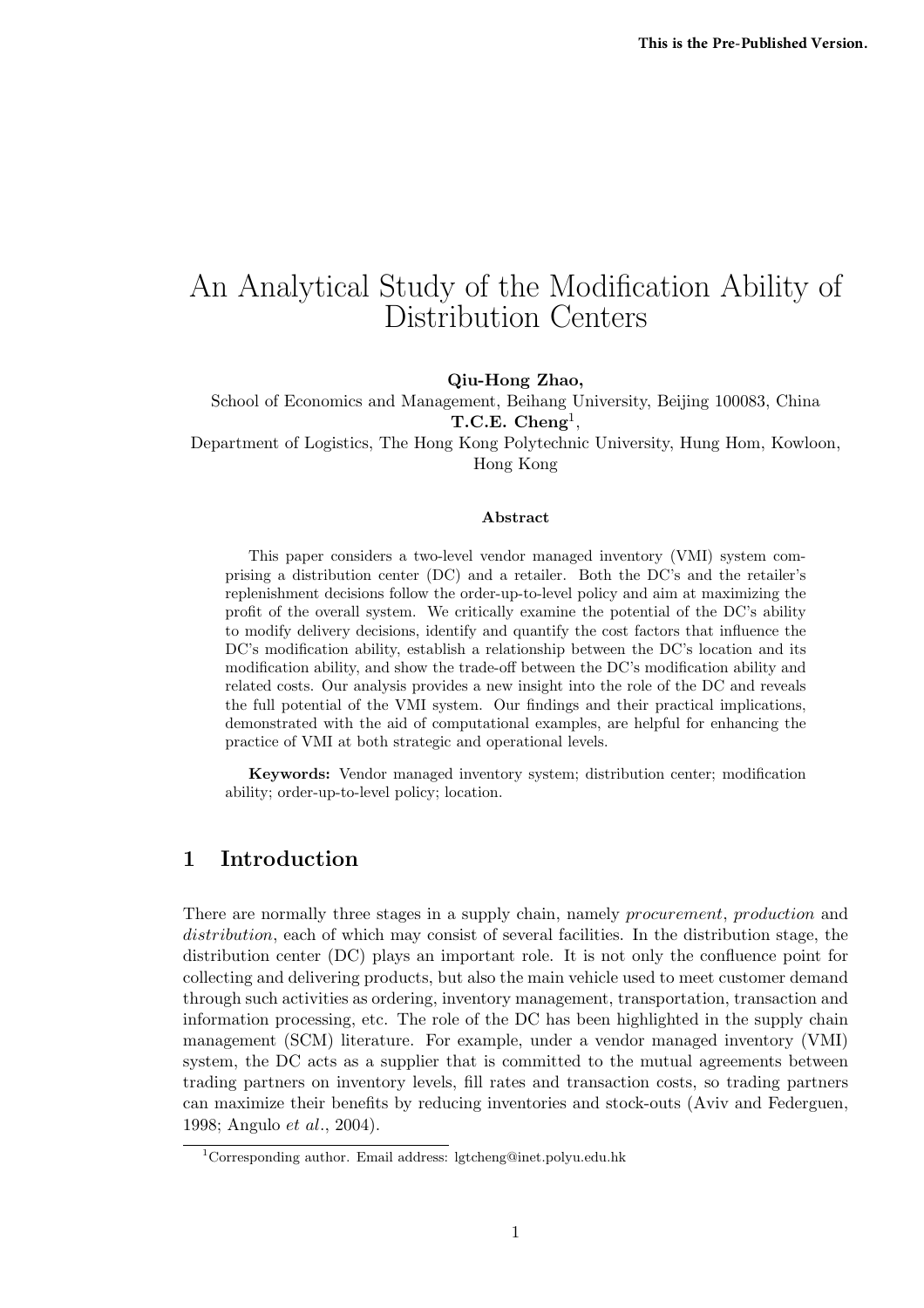In this paper we study a new role of the  $DC -$  its ability to modify replenishment decisions for retailers – by considering a VMI system that consists of a DC and a retailer. Both the DC's and the retailer's replenishment decisions follow the order-up-to-level (OUL) policy and aim at maximizing the profit of the overall system. We critically examine the potential of the DC's ability to modify replenishment decisions for retailers, identify and quantify the cost factors that influence the DC's modification ability, and shed new light on the relationship between the DC's location decision and its modification ability. Our analysis provides a new insight into the role of the DC in the supply chain and reveals the full potential of the VMI system. Our findings are helpful for enhancing VMI and SCM practices at both strategic (i.e., the DC's location decisions) and operational (i.e., the DC's and the retailer's optimal replenishment decisions) levels.

This paper is organized as follows. We present a literature review and discuss the problem formulation in Sections 2 and 3, respectively. In Section 4 we propose and compare two ordering and delivery strategies in order to examine the DC's ability to modify delivery decisions. In Section 5 we classify the DC's modification ability as positive or negative according to certain conditions, and identify and quantify the cost factors that influence it. We present in Section 6 computational examples to demonstrate the practical implications of the theoretical results. In Section 7 we conclude the study's major findings and suggest further research directions.

### 2 Literature Review

Distribution centers are one kind of suppliers, responsible for the supply of products to their downstream customers, which include wholesalers, retailers, etc. Plentiful of research has been conducted on DCs' location decisions (Eskigun *et al.*, 2005; Snyder, 2006; Shen et al., 2003, etc.). These studies were usually concerned with setting up integrated models of the considered problems and proposing solution algorithms that aim at minimizing the expected cost of the system. In addition to studying location decisions, cooperation of the DC with its horizontal or vertical partners in the supply chain has also received considerable attention, which is significant in helping the supply chain to achieve such chain-wide objectives as shorter cycle time, lower inventory, lower cost and better customer service (Bordley et al., 1999; Neubert et al., 2004; Chen et al., 2005, etc.)

The increasing application of VMI in the practice of SCM in recent years has further heightened the importance of the DC's function, since different decisions can be integrated under the VMI mode to achieve global optimal outcomes. In Bertazzi *et al.*(2005), under the assumption that the supplier takes care of the retailer's replenishment decisions, two types of VMI policy, namely the OUL policy and the fill-fill-dump (FFD) policy, were presented and compared, and an algorithm to solve the problem was proposed. With the consideration of fixed production cost and fixed cost of the delivery vehicles, the computational results showed that the FFD policy yields a lower average cost than the OUL policy.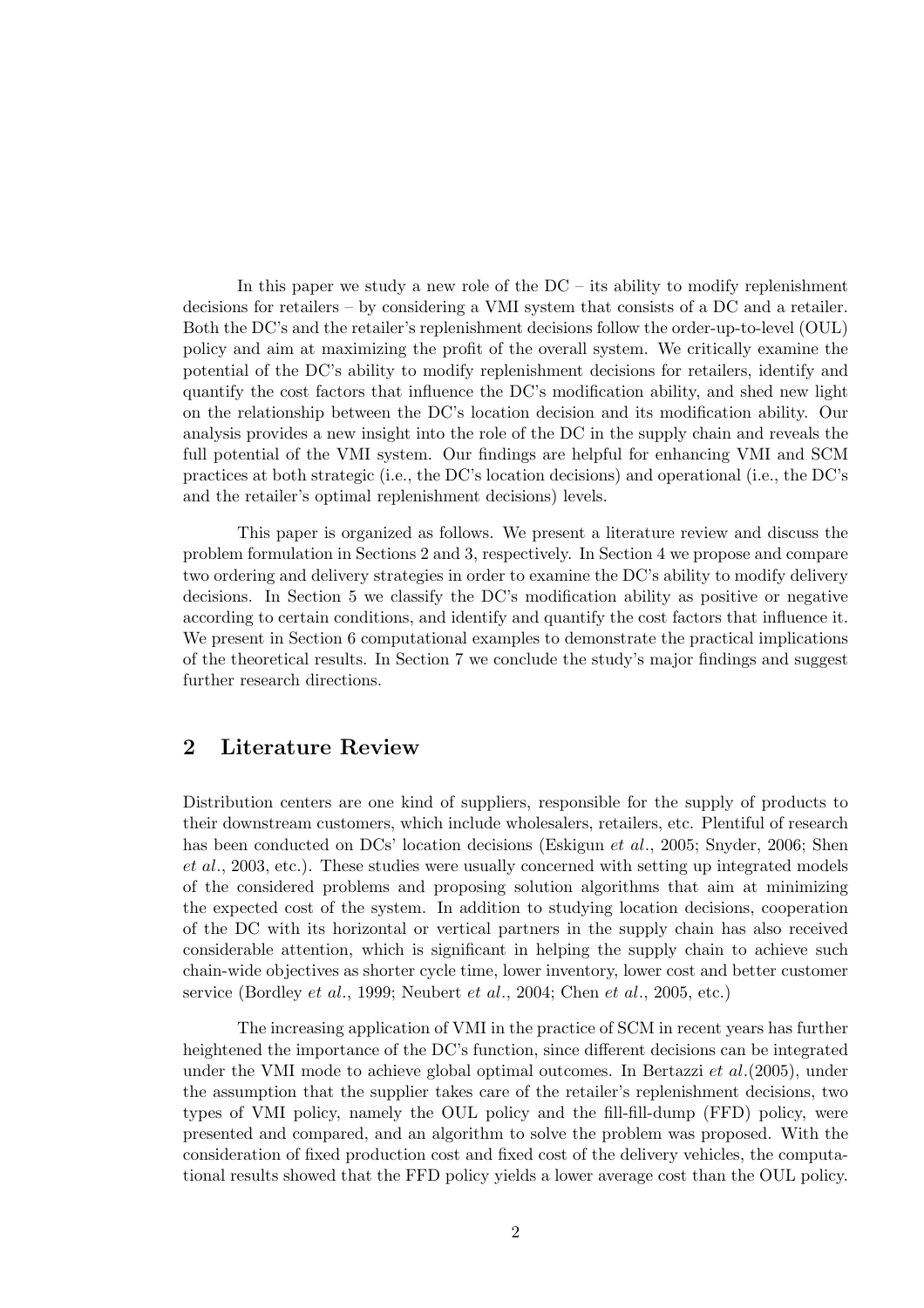Jaruphongsa et al. (2004) studied a single-item, two-echelon system consisting of a warehouse and a distribution center. Studying the optimality properties of the problem, the authors presented a dynamic lot-sizing VMI model with delivery time windows and early shipment penalties, followed by a polynomial time algorithm for computing its solution.

In addition to treating the DC as the supplier, there are studies that considered other vendors such as manufacturers and developed the corresponding VMI strategies. These studies usually addressed a specific problem, analyzed various integration techniques in the form of information sharing, synchronized replenishment, and(or) collaborative product design and development, and derived the advantages of the proposed VMI strategies in terms of lower inventory, lower cost and better customer service, etc. Disney et al. (2003) investigated the impact of a VMI strategy on the transportation operations in a supply chain. It was shown that the holistic nature of inventory management within VMI enables batching to minimize transport demand without negatively impacting the overall dynamic performance of the supply chain. Gurbuz et al. (2007) studied the impact of coordinated replenishment and shipment in an inventory/distribution system. A new policy equivalent to the introduction of a warehouse with no inventory that is in charge of the ordering, allocation and distribution of inventory for the retailers was developed. They numerically compared the performance of the proposed policy with three other policies to identify the settings in which each policy would perform well.

Different from past studies on VMI that mainly focused on tackling the challenges of designing an integrated replenishment strategy for a complicated VMI system, we offer in this paper a new viewpoint of VMI by developing an analytical model to critically examine the role of the DC from the perspective of its ability to modify delivery decisions, i.e., the DC's ability to hold inventory and outsource supplies through its own ordering and delivery decisions. To focus on studying the modification ability of the DC, we confine our study to a simple VMI system comprising only one DC and one retailer, without considering the other important roles of the DC such as "risk pooling", "economies of scale", etc. However, it can be seen in later sections that our analysis and findings do not conflict with or weaken the other functions of the DC. In addition, as our analysis provides a new insight into the role of the DC and reveals the full potential of the VMI system, the findings are significant in terms of their theoretical contributions and potential application in different kinds of VMI systems.

## 3 Problem Formulation

We consider a two-echelon VMI system consisting of one DC and one retailer. By following a single-period ordering strategy, one kind of product supplied by a manufacturer is delivered from the DC to the retailer. There is no backlogging at the retailer, which means that the retailer will forgo the profit when the product is not available. Denote  $D_t$  as the demand faced by the retailer in period  $t, t = 1, 2, \ldots$ , which following Lee *et al.* (2000) is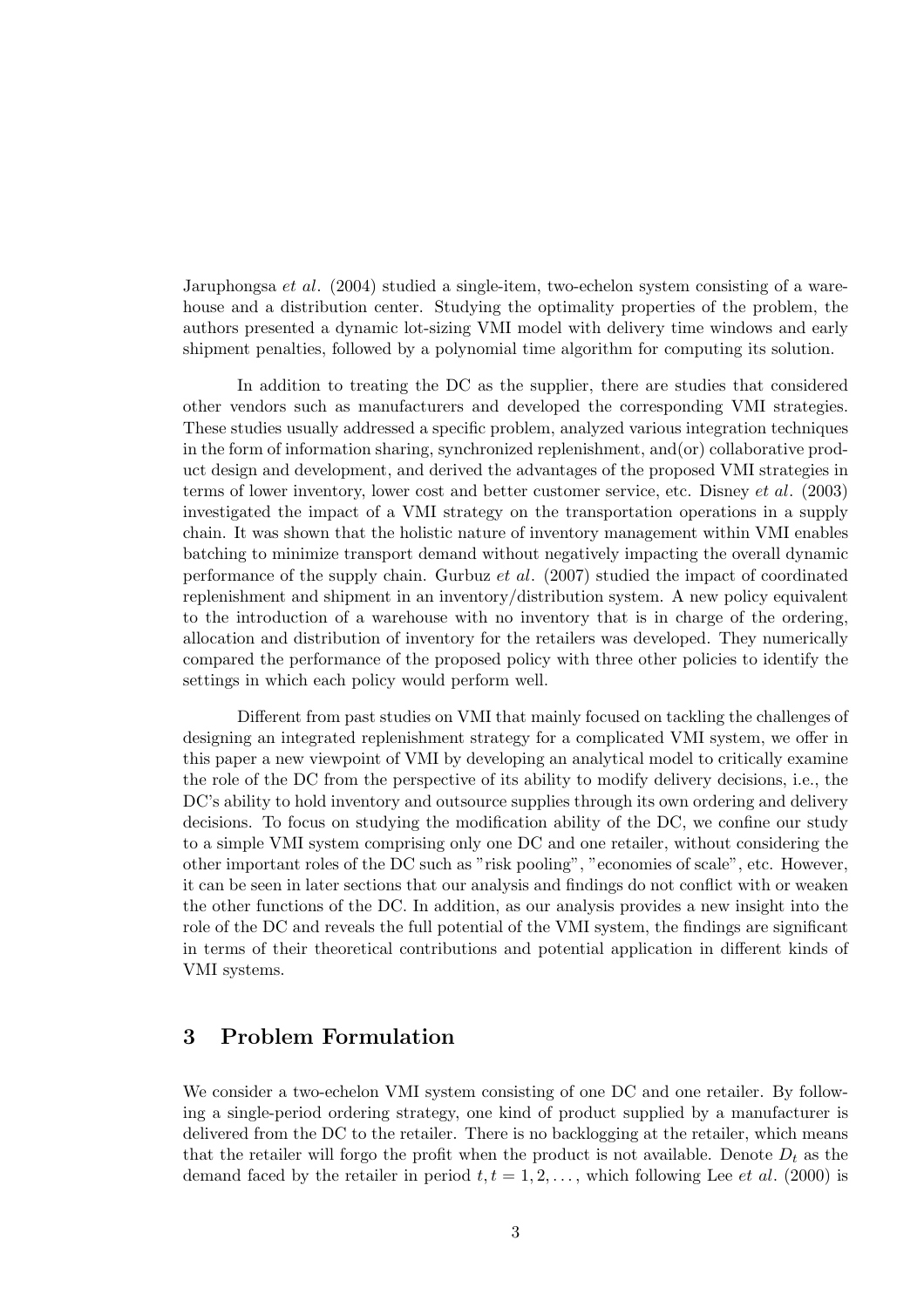assumed to be autocorrelatd and modeled as follows

$$
D_t = d + \rho D_{t-1} + \varepsilon_t,\tag{1}
$$

where  $d > 0$  is a prior estimate of the average demand at period 1;  $-1 \leq \rho \leq 1$  is a constant coefficient expressing the degree of correlation between the demand in the present period and the demand and the retailers action in the previous period; and  $\varepsilon_t$  is the error term, which is *i.i.d.* according to the normal distribution with mean 0 and variance  $\sigma^2$ . We assume that  $\varepsilon_t$  is sufficiently smaller than d so that the probability of the demand being negative is negligible.

Denote  $h_v$  and  $h_r$  as the cost of holding one unit of the product per unit time at the DC and the retailer, respectively. Since the unit holding cost at the retailer normally exceeds that at the DC, we assume that  $h_r > h_v$ . We further assume that no fixed ordering cost is incurred when placing an order in time period  $t, t = 1, 2, \ldots$ , because the ordering cost has no effect on the optimal solution for a single-period inventory problem.

In addition to the supply from the manufacturer, it is assumed that the DC can also obtain some units from an "alternative" source of supply if it does not have enough stock to meet the quantities required by the retailer, which will incur an additional cost being the penalty for the shortfall.

A similar problem has been considered by other researchers (see, e.g., Lee et al., 2000; Cheng and Wu, 2005), where the supplier and the manufacturer in these studies are referred to as the manufacturer and the DC, respectively, in this paper. However, we address the problem in a different way. First, the VMI mode is taken into account, i.e., the DC makes both ordering decisions (from the manufacturer) and replenishment decisions (for the retailer); second, the DC can make a choice of whether or not to use the "alternative" source of supply. In other words, the following alternative strategies are considered in this paper.

Case 1. The replenishment (delivery) decisions are characterized by the fact that the DC makes no change to the quantities of the product ordered and received from the manufacturer. We call the ordering decisions under Case 1 the "one-stage decision"(OSD) strategy. Denote  $L$  as the lead time of the ordering and delivery decisions. See Figure 1 for reference, where M represents the manufacturer, DC represents the distribution center, and R represents the retailer.

Uuder the OSD strategy, the shortage and inventory costs in the considered VMI system occur at the retailer only. Denote  $c_r$  as the unit shortage cost at the retailer, which is taken as the profit of the SC system from selling one unit of the product.

Case 2. When the quantities of the product supplied by the manufacturer arrive, depending on the DC's delivery decisions, some units may be stocked at the DC, or some quantities of the product may be supplied from an "alternative" source that has an unlimited capacity to supply the product. We call the ordering decisions under Case 2 the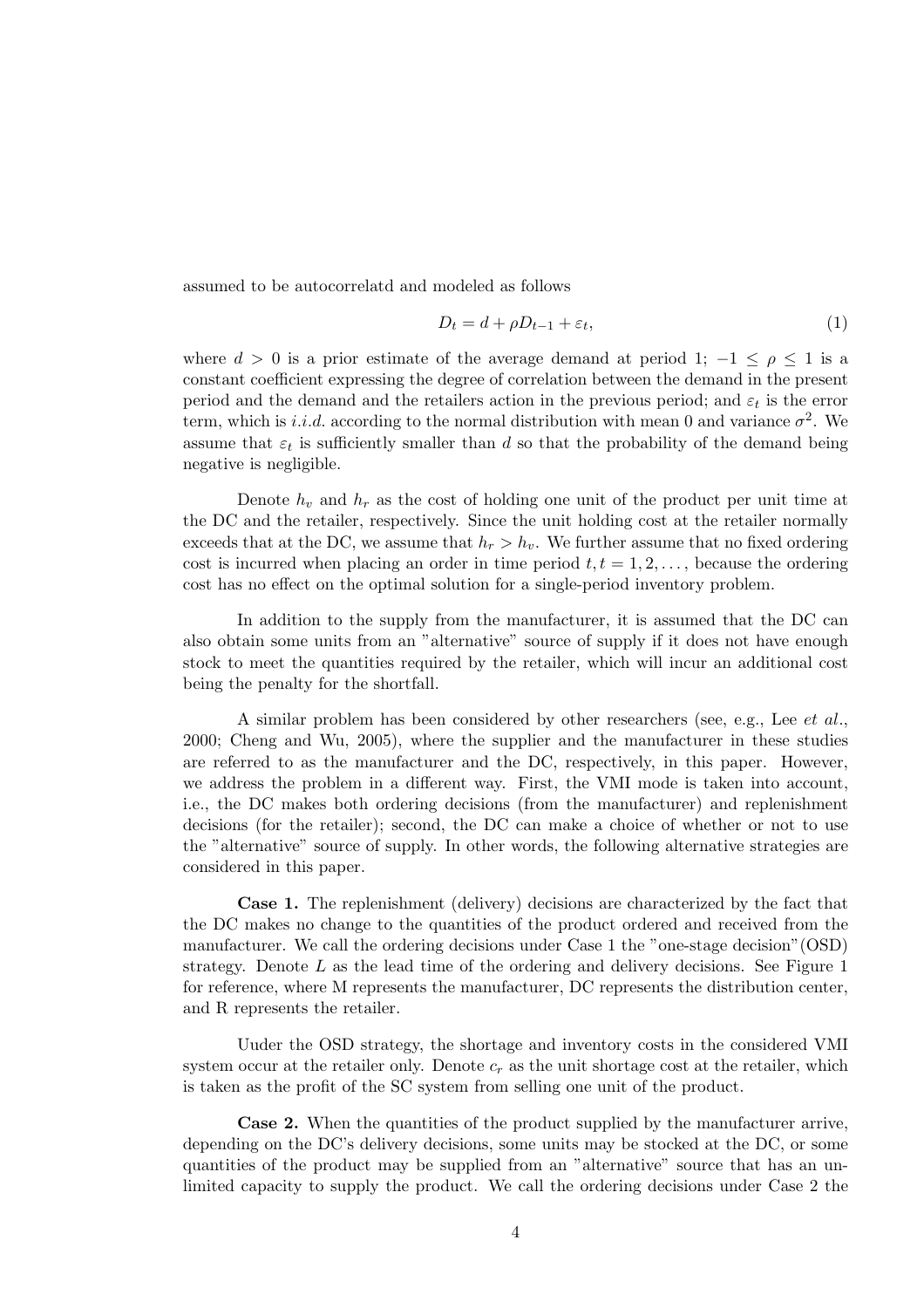

Figure 1: Illustration of the OSD strategy

"two-stage decision" (TSD) strategy. Denote  $l_v$  and  $l_r$  as the lead time of the ordering decisions and the delivery decisions, respectively. See Figure 2 for reference. It is assumed that  $l_v + l_r$  is constant, and it is reasonable to assume that  $l_v + l_r > L$ .



Figure 2: Illustration of the TSD strategy

As mentioned above, it is assumed that the DC will incur a higher cost to acquire the product from the "alternative" source than from the manufacturer, and let  $c_v$  be the difference between the two costs. So  $c_v$  is the unit shortage cost at the DC. As the delivery decisions for the retailer are made from the point of view of the SC system, it is obvious that the unit shortage cost at the retailer under the TSD strategy is  $c_r$ , too. In addition, it is reasonable to assume that  $c_r - c_v > 0$ , i.e., the supply chain will benefit from selling the products obtained from the "alternative" source of supply.

Under both strategies, we assume that the order-up-to-level policy is adopted by the DC whenever it makes ordering decisions or delivery decisions, since such a policy minimizes the total discounted holding and shortage costs over the infinite horizon (Heyman and Sobel, 1984). It should be pointed out that the other roles of the DC such as "risk pooling" and "economies of scale" can be realized under either the OSD strategy or the TSD strategy, and it is possible for the DC to adopt other strategies with regard to the ordering and delivery decisions. However, to focus on assessing the value of the DC's modification ability, we confine our study to the above two strategies without considering the other important functions of the DC.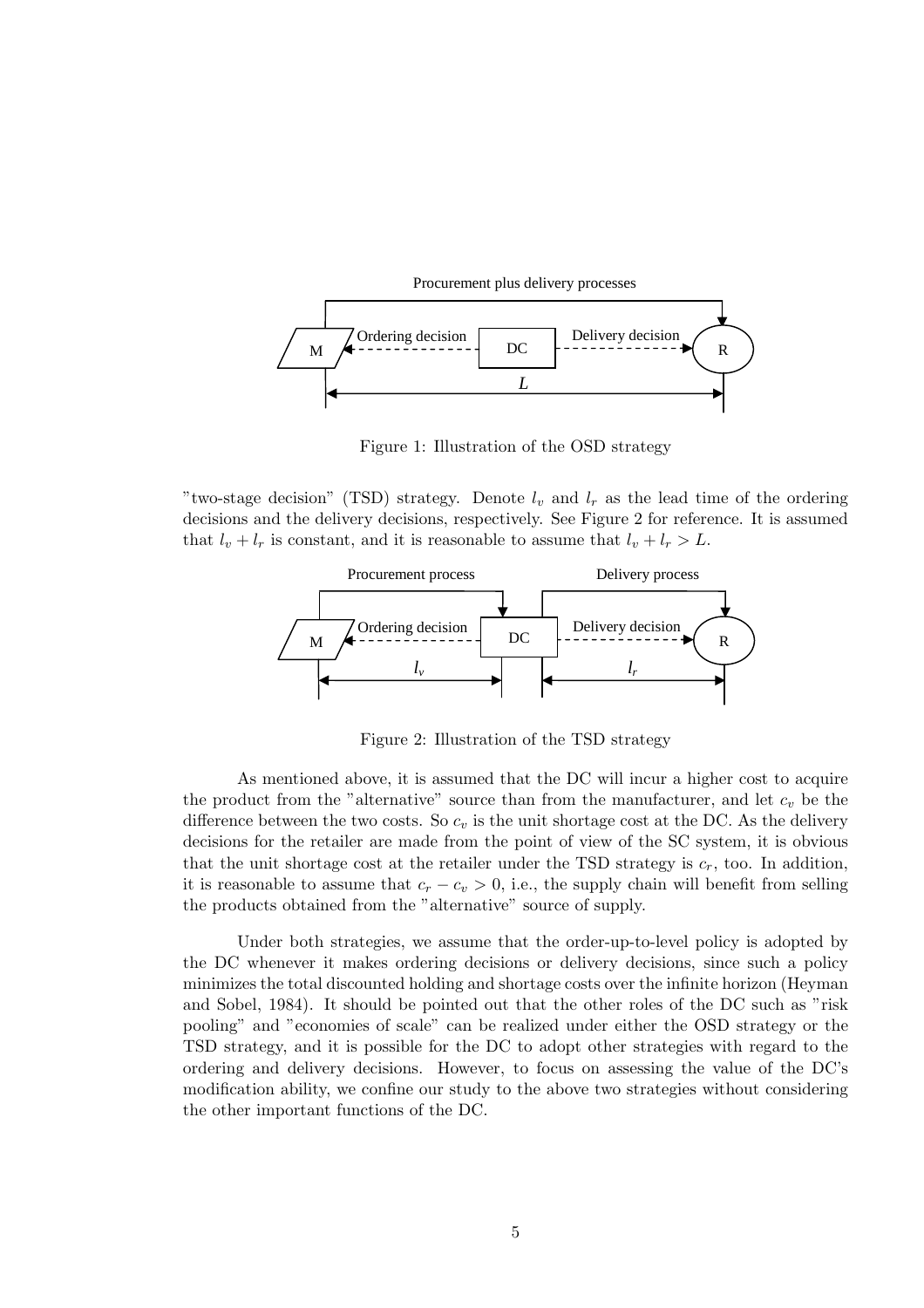### 4 The OSD and the TSD Strategies

We analyze the OSD and TSD strategies, and derive the order-up-to-level (OUL), the quantities of the product delivered to the retailer, and the cost and profit due to the decisions made in time period  $t$  under each of these two strategies in Section 4.1 and Section 4.2, respectively. In section 4.3 we derive the means and variances of the demands corresponding to the DC's ordering and delivery decisions, and we show that the variance of the demand under the TSD strategy is larger than that under the OSD strategy.

#### 4.1 The OSD strategy

#### (1) The order-up-to-level

Under the OSD strategy, denote the optimal OUL in time period  $t$  as  $S_t^1$ . According to Heyman and Sobel (1984), we have

$$
S_t^1 = e_t^1 + k_1 \sqrt{\vartheta_t^1},\tag{2}
$$

where  $e_t^1$  and  $\vartheta_t^1$  are the mean and variance of  $\sum_{i=1}^{L+1} D_{t+i}$ , respectively;  $k_1 = F_s^{-1} \left( \frac{c_r}{c_r + 1} \right)$  $\frac{c_r}{c_r+h_r}\Big),$ where  $F_s^{-1}(.)$  is the inverse cumulative standard normal distribution function.

### (2) The quantity delivered to the retailer

Denote  $y_t^1$  as the quantities of the product ordered by the DC in time period t, which will be supplied by the manufacturer and delivered from the DC to the retailer without any modification. According to the OUL policy, we have

$$
y_t^1 = D_t + S_t^1 - S_{t-1}^1. \tag{3}
$$

#### $(3)$  The cost due to the ordering decision made in time period t

Since it is common that the mean and standard deviation of the demand are always on the positive side of the ordinate, we assume without loss of generality that  $\int_0^a f(x)dx =$  $\int_{-\infty}^{a} f(x)dx$  in this paper, where  $f(x)$  is the probability density function of the demand. Under the OSD strategy, the minimum expected cost of the SC system due to the decision made in time period t can be deduced as follows (see, e.g., Lee *et al.*, 2000):

$$
G(S_t^1) = h_r \int_0^{S_t^1} (S_t^1 - x) f_1(x) dx + c_r \int_{S_t^1}^{\infty} (x - S_t^1) f_1(x) dx
$$

$$
= (c_r + h_r) [k_1 F_s(k_1) + f_s(k_1)] \sqrt{\vartheta_t^1} - c_r k_1 \sqrt{\vartheta_t^1}
$$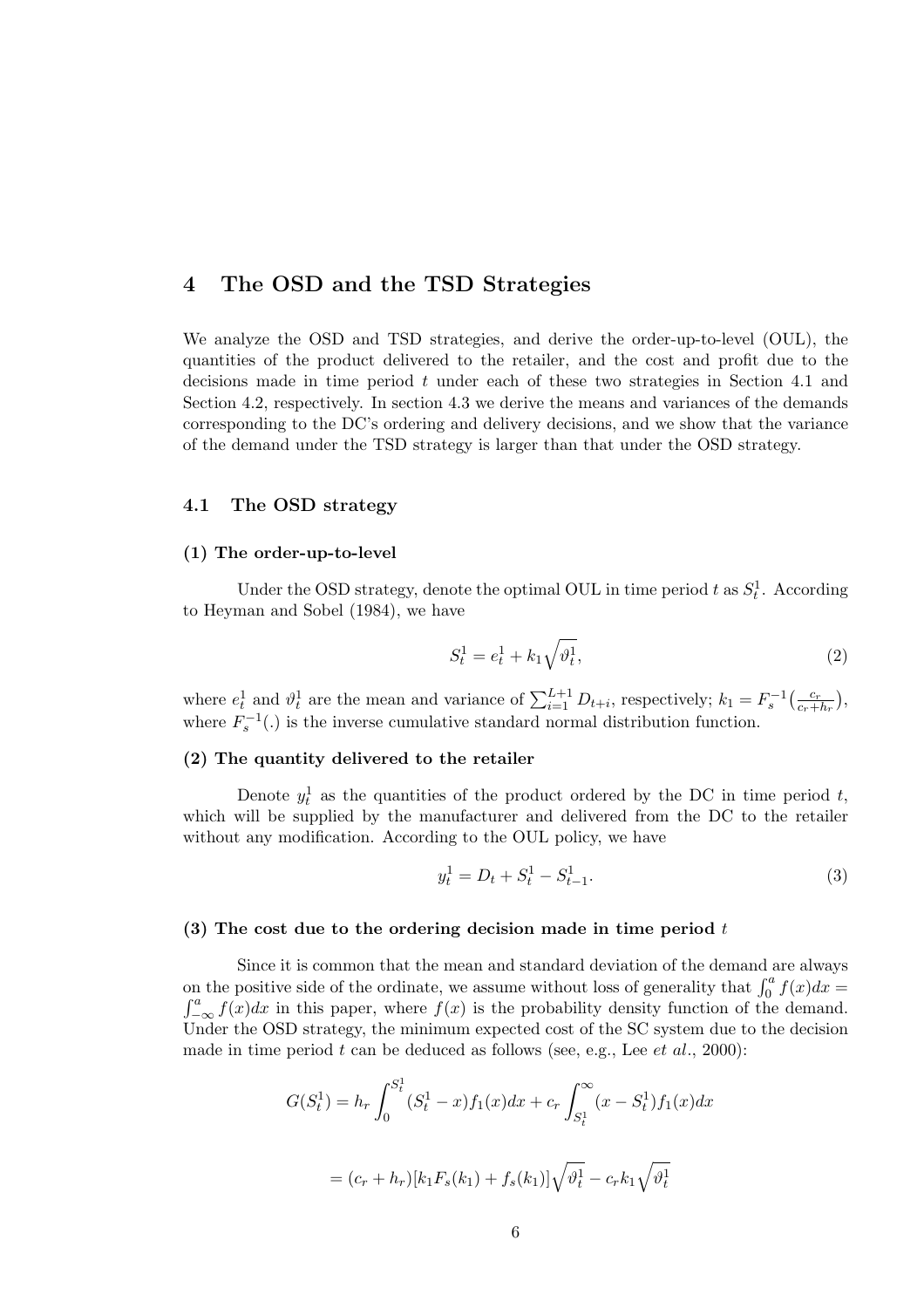$$
= (c_r + h_r) f_s(k_1) \sqrt{\vartheta_t^1}, \tag{4}
$$

where  $f_1(x) = \frac{1}{\sqrt{2x}}$  $\frac{1}{2\pi \vartheta_t^1} exp\big[-\frac{}{}$  $(x-e_t^1)^2$  $\frac{x-e_i^{\prime}}{2\sqrt{\vartheta_i^1}}$ ;  $F_s(.)$  and  $f_s(.)$  are the cumulative standard normal distribution function and the standard normal probability density function, respectively.

#### (4) The profit due to the ordering decision made in time period  $f$

Under the OSD strategy, the decisions made in time period  $t$  are to meet the demand in time period  $t + L + 1$ , so the maximum expected profit of the SC system due to the ordering and delivery decisions made in time period  $t$  is:

$$
W(S_t^1) = \int_0^\infty c_r x \phi_1(x) dx - (c_r + h_r) f_s(k_1) \sqrt{\vartheta_t^1},
$$

where  $\phi_1(x)$  is the probability density function of  $D_{t+L+1}$ .

It can be deduced from Eq.(1) that

$$
D_{t+L+1} = d \frac{1 - \rho^{L+1}}{1 - \rho} + \rho^{L+1} D_t + \sum_{i=0}^{L} \rho^{L-i} \varepsilon_{t+1+i}.
$$

Denote  $e_{t+L+1}$  and  $\vartheta_{t+L+1}$  as the mean and variance of  $D_{t+L+1}$ , respectively. So

$$
e_{t+L+1} = d \frac{1 - \rho^{L+1}}{1 - \rho} + \rho^{L+1} D_t,
$$

and

$$
\vartheta_{t+L+1} = \sigma^2 \Big(\frac{1-\rho^{L+1}}{1-\rho}\Big)^2.
$$

It can be further deduced that

$$
W(S_t^1) = c_r e_{t+L+1} - (c_r + h_r) f_s(k_1) \sqrt{\vartheta_t^1}.
$$
\n(5)

#### 4.2 The TSD strategy

Under the TSD strategy, both ordering and delivery decisions are made based on the OUL policy (while the latter one can be called the delivery-up-to-level (DUL) accordingly), which means the quantities of the product delivered to the retailer in time period  $t$  may be different from the quantities of the product received by the DC. Compared with the OSD strategy, the delivery decision made under the TSD strategy is based on the latest information about demand in the market. In addition, the product can be stored at the DC at a lower cost than at the retailer, and the DC is able to supply the product from the alternative resource at a lower shortage cost than at the retailer. So, intuitively, the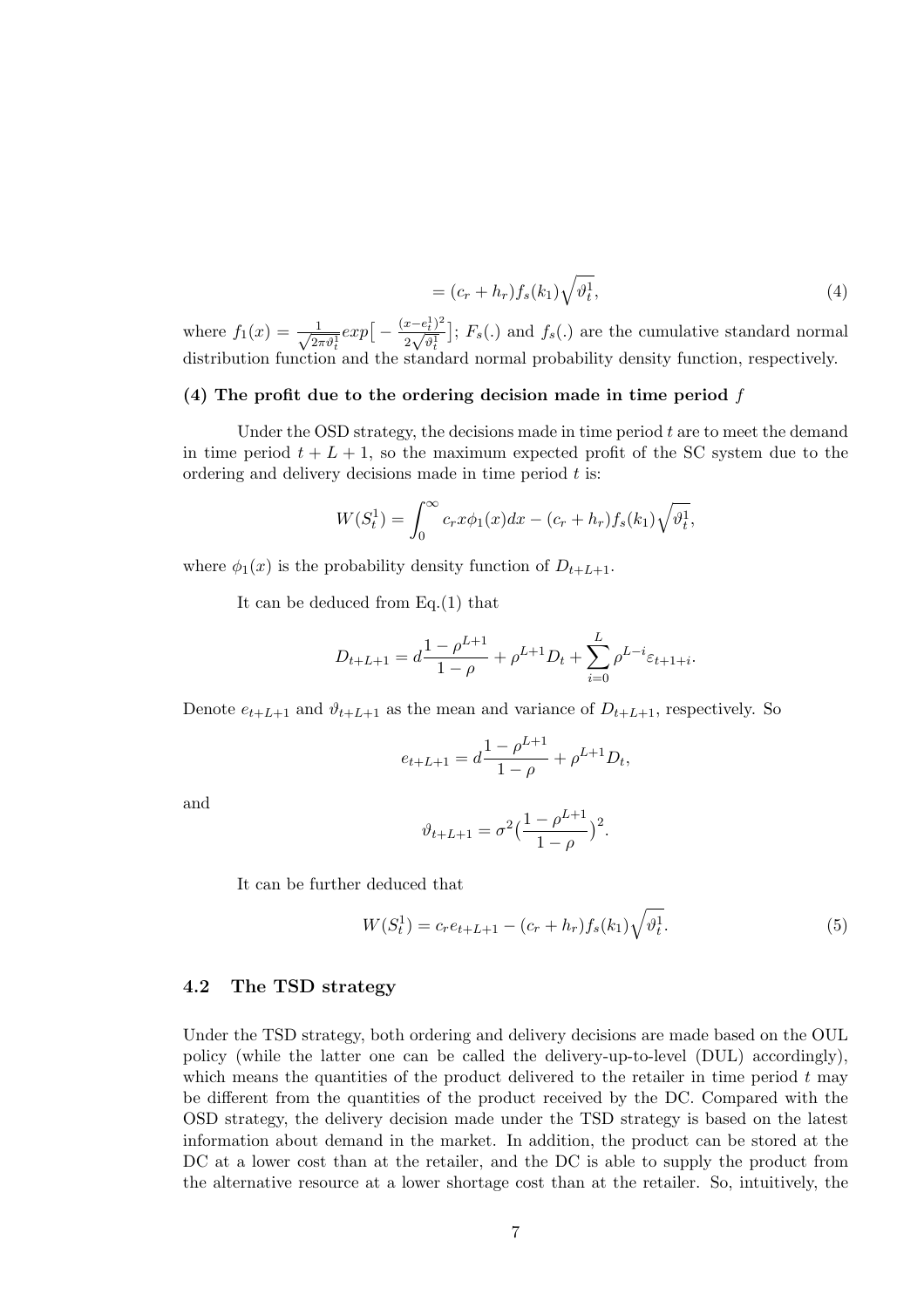TSD strategy may outperform the OSD strategy due to the DC's ability to modify delivery decisions. However, a formal analysis to quantify the difference between the two strategies and the factors that influence the DC's modification ability is needed.

#### (1) The delivery and ordering decisions

As the delivery and ordering decisions are all based on the OUL policy and can be made separately, both processes are similar to that under the OSD strategy, with differences only in the related parameters. Let the superscripts  $2r$  and  $2v$  denote the parameters for the delivery and order decisions, respectively. Following the derivation in Section 4.1, we have

$$
S_t^{2m} = e_t^{2m} + k_{2m} \sqrt{\vartheta_t^{2m}}, m = r, v,
$$
\n(6)

where  $e_t^{2r}$  and  $\vartheta_t^{2r}$  are the mean and variance of  $\sum_{i=1}^{l_r+1} D_{t+i}$ , respectively;  $e_t^{2v}$  and  $\vartheta_t^{2v}$  are the mean and variance of  $\sum_{i=1}^{l_v+1} y_{t+i}^{2r}$ , respectively;  $k_{2r} = k_1 = F_s^{-1} \left( \frac{c_r}{c_r+1} \right)$  $\frac{c_r}{c_r+h_r}; k_{2v} = F_s^{-1}(\frac{c_v}{c_v+h_r})$  $\frac{c_v}{c_v+h_v}\big);$ and

$$
y_t^{2r} = D_t + S_t^{2r} - S_{t-1}^{2r},\tag{7}
$$

$$
y_t^{2v} = y_t^{2r} + S_t^{2v} - S_{t-1}^{2v},\tag{8}
$$

where  $y_t^{2r}$  and  $y_t^{2v}$  are the quantities delivered and ordered in time period t, respectively. The expected costs due to the delivery and ordering decisions are respectively

$$
G(S_t^{2m}) = h_m \int_0^{S_t^{2m}} (S_t^{2m} - x) f_{2m}(x) dx + c_m \int_{S_t^{2m}}^{\infty} (x - S_t^{2m}) f_{2m}(x) dx
$$

$$
= (c_m + h_m) f_s(k_{2m}) \sqrt{\vartheta_t^{2m}}, m = r, v,
$$
(9)
$$
n(x) = \frac{1}{\sqrt{2\pi} \sqrt{2m}} exp\left[-\frac{(x - e_t^{2m})^2}{2\sqrt{2m}}\right].
$$

where  $f_{2m}(x) = \frac{1}{\sqrt{2\pi}}$  $\frac{1}{2\pi \vartheta_t^{2m}} exp\big[-\frac{1}{2}$  $\frac{x-e_t^{-m})^2}{2\sqrt{\vartheta_t^{2m}}}$ 

### (2) The profit from the decisions made in time period  $t$

From the point of view of the SC system, profit is realized only when the product is sold by the retailer. So the expected profit of the SC system due to the ordering and delivery decisions made in time period  $t$  is equal to the excess of the corresponding revenue over cost, which is expressed as follows:

$$
W(S_t^{2r} + S_t^{2v}) = \int_0^\infty c_r x \phi_{21}(x) dx - G(S_t^{2r}) - G(S_t^{2v}),
$$

where  $\phi_{21}(x)$  is the probability denisity function of  $D_{t+l_r+1}$ .

Similar to the analysis in Section 4.1, it can be deduced that

$$
W(S_t^{2r} + S_t^{2v}) = c_r e_{t+l_r+1} - (c_r + h_r) f_s(k_{2r}) \sqrt{\vartheta_t^{2r}} - (c_v + h_v) f_s(k_{2v}) \sqrt{\vartheta_t^{2v}}, \tag{10}
$$

where  $e_{t+l_r+1} = d \frac{1 - \rho^{l_r+1}}{1 - \rho} + \rho^{l_r+1} D_t$  is the mean of  $D_{t+l_r+1}$ .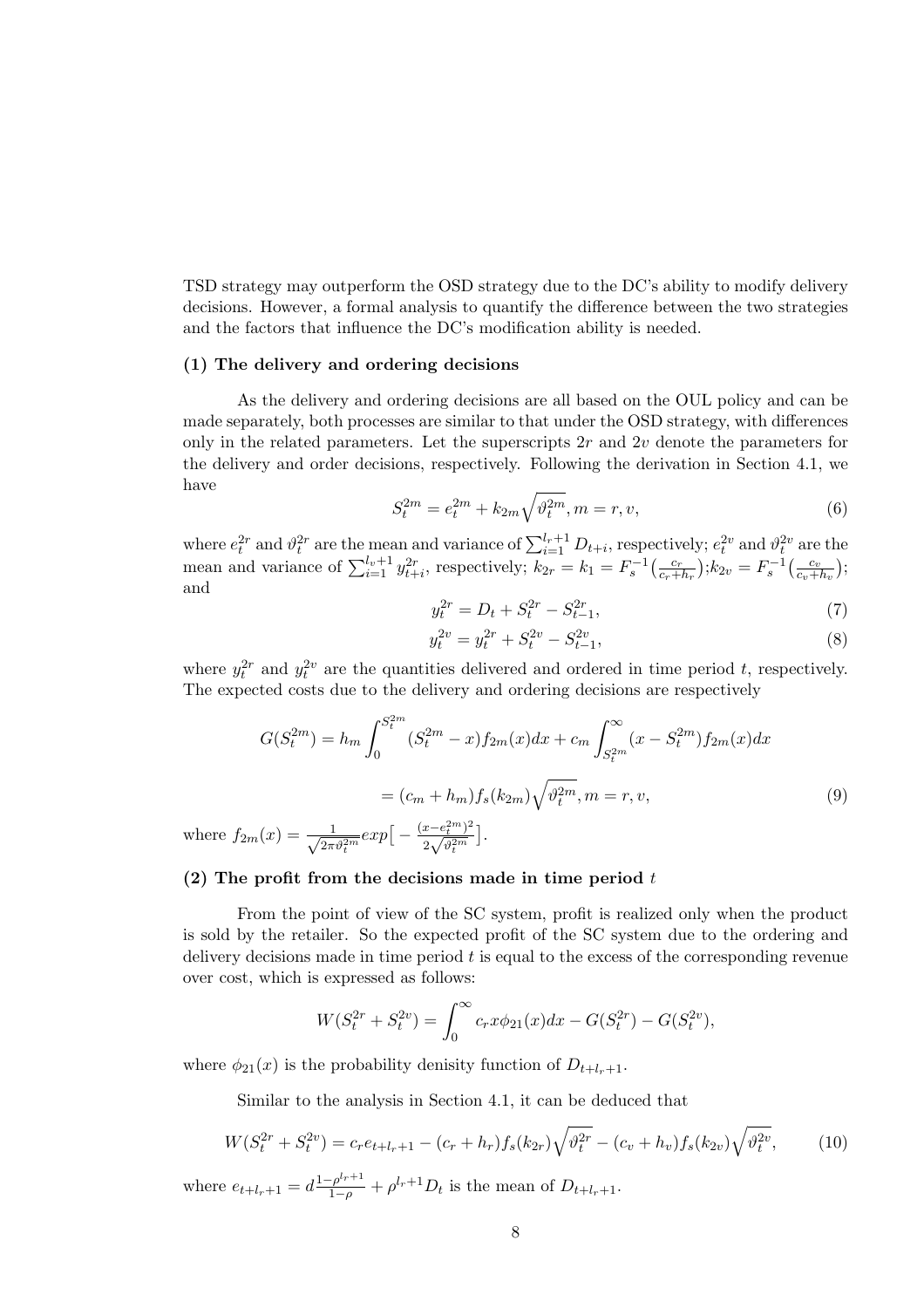It can be seen from above results that, under the OSD strategy, the expected profit of the SC system due to the ordering and delivery decisions made in time period  $t$  is related to  $c_r$ ,  $h_r$ ,  $k_1$  and  $\vartheta_t^1$ , while such profit under the TSD strategy is related to  $c_m$ ,  $h_m$ ,  $k_{2m}$ ,  $\vartheta_t^{2m}$ , where  $m = r, v$ . Since  $c_m$ ,  $h_m$ ,  $k_{2m}$ , where  $m = r, v$ , have direct relations with the cost parameters given, we analyze in the following the means and variances of the quantities of the product ordered and delivered under the two strategies, which have an impact on the modification ability of the DC.

### 4.3 Means and variances of the quantities of the product ordered and delivered under the OSD and TSD strategies

#### (1) Mean and variance under the OSD strategy

The OUL decision made under the OSD strategy is based on  $\sum_{j=1}^{L+1} D_{t+j}$ . It can be deduced from Eq.(1) that

$$
\sum_{j=1}^{L+1} D_{t+j} = d \sum_{j=1}^{L+1} \frac{1-\rho^j}{1-\rho} + \sum_{j=1}^{L+1} \rho^j D_t + \sum_{j=1}^{L+1} \sum_{i=0}^{j-1} \rho^{j-1-i} \varepsilon_{t+1+i}.
$$

When the ordering decision is made in time period t,  $D_t$  and  $\varepsilon_t$  are known. So

$$
e_t^1 = d \sum_{j=1}^{L+1} \frac{1-\rho^j}{1-\rho} + \sum_{j=1}^{L+1} \rho^j D_t = \frac{d}{1-\rho} \bigg[ L + 1 - \frac{\rho(1-\rho^{L+1})}{1-\rho} \bigg] + \frac{\rho(1-\rho^{L+1})}{1-\rho} D_t,
$$

and

$$
\vartheta_t^1 = \frac{\sigma^2}{(1-\rho)^2} \sum_{i=1}^{L+1} (1-\rho^i)^2.
$$

### (2) Means and variances under the TSD strategy

The DUL decision and the OUL decision made under the TSD strategy are based on  $\sum_{i=1}^{l_r+1} D_{t+i}$  and  $\sum_{j=1}^{l_v+1} y_{t+j}^{2r}$ , respectively. It can be deduced from Eq.(1) to Eq.(3) that

$$
\sum_{j=1}^{l_r+1} D_{t+j} = d \sum_{j=1}^{l_r+1} \frac{1-\rho^j}{1-\rho} + \sum_{j=1}^{l_r+1} \rho^j D_t + \sum_{j=1}^{l_r+1} \sum_{i=0}^{j-1} \rho^{j-1-i} \varepsilon_{t+1+i},
$$

and

$$
\sum_{j=1}^{l_v+1} y_{t+j}^{2r} = \frac{d}{1-\rho} \left[ l_v + 1 - \frac{\rho^{l_v+2} (1-\rho^{l_v+1})}{1-\rho} \right] + \frac{\rho^{l_v+2} (1-\rho^{l_v+1})}{1-\rho} D_t + \sum_{i=1}^{l_v+1} \frac{1-\rho^{l_v+l_v+3-i}}{1-\rho} \varepsilon_{t+i}.
$$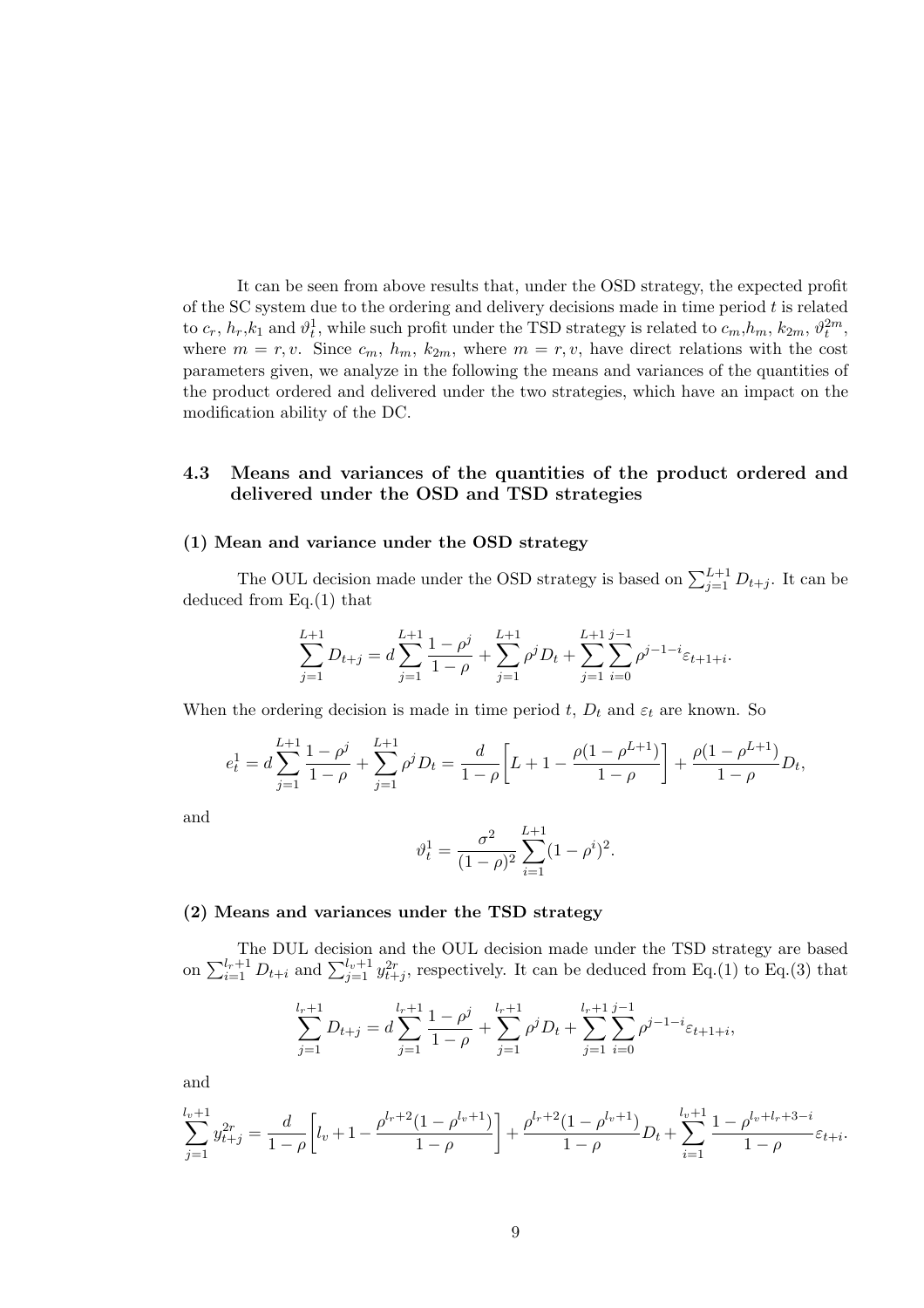When the delivery decision is made in time period  $t, D_t$  and  $\varepsilon_t$  are known. So

$$
e_t^{2r} = \frac{d}{1-\rho} \left[ l_r + 1 - \frac{\rho(1-\rho^{l_r+1})}{1-\rho} \right] + \frac{\rho(1-\rho^{l_r+1})}{1-\rho} D_t,
$$

$$
\vartheta_t^{2r} = \frac{\sigma^2}{(1-\rho)^2} \sum_{i=1}^{l_r+1} (1-\rho^i)^2.
$$

And,

$$
e_t^{2v} = \frac{d}{1-\rho} \left[ l_v + 1 - \frac{\rho^{l_r+2} (1-\rho^{l_v+1})}{1-\rho} \right] + \frac{\rho^{l_r+2} (1-\rho^{l_v+1})}{1-\rho} D_t,
$$
  

$$
\vartheta_t^{2v} = \frac{\sigma^2}{(1-\rho)^2} \sum_{i=1}^{l_v+1} (1-\rho^{l_r+1+i})^2.
$$

Property 1  $\vartheta_t^{2r} + \vartheta_t^{2v} > \vartheta_t^1$ .

Proof. Note that

$$
\vartheta_t^{2r} + \vartheta_t^{2v} = \frac{\sigma^2}{(1-\rho)^2} \sum_{i=1}^{l_r+1} (1-\rho^i)^2 + \frac{\sigma^2}{(1-\rho)^2} \sum_{i=1}^{l_v+1} (1-\rho^{l_r+1+i})^2 = \frac{\sigma^2}{(1-\rho)^2} \sum_{i=1}^{l_v+l_r+2} (1-\rho^i)^2.
$$

Since  $l_v + l_r > L$ , we have

$$
\vartheta_t^{2r} + \vartheta_t^{2v} > \frac{\sigma^2}{(1-\rho)^2} \sum_{i=1}^{L+1} (1-\rho^i)^2 = \vartheta_t^1.
$$

## 5 Analysis of the DC's Modification Ability

### 5.1 Definition of the DC's modification ability

In this paper the DC's modification ability originates from a comparison of the OSD strategy with the TSD strategy, and such an ability is shown by the influence of the DC's delivery decisions on the retailer. If the profit under the TSD strategy is higher than that under the OSD strategy, the modification ability is considered to be *positive*; otherwise, it is considered to be negative. This leads to the following definition.

**Definition 1.** If  $W(S_t^{2r} + S_t^{2v}) > W(S_t^1)$ , then the DC's ability to modify the retailer's replenishment decisions is positive; else, if  $W(S_t^{2r} + S_t^{2v}) < W(S_t^{1})$ , then the DC's ability to modify the retailer's replenishment decisions is negative.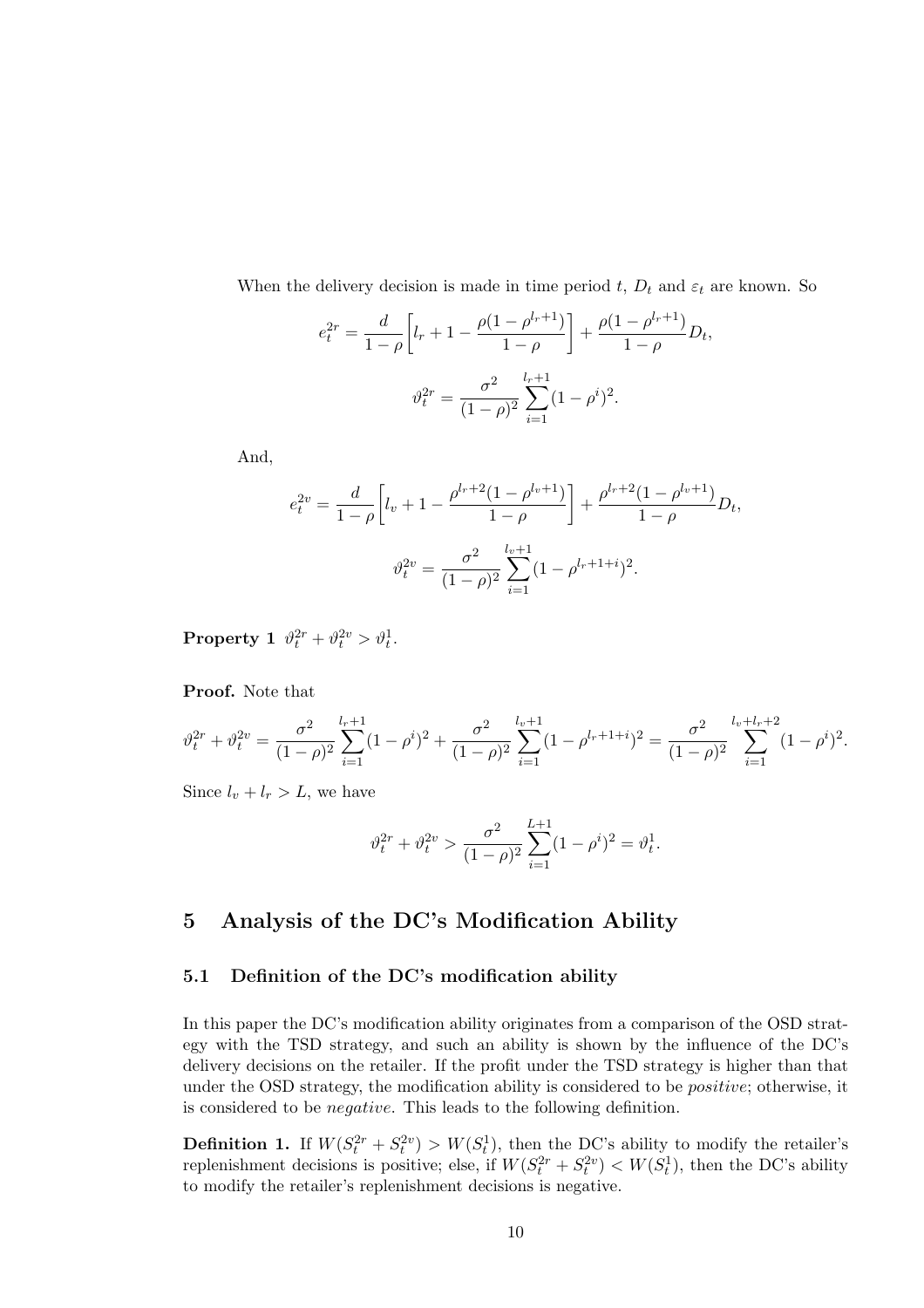The identification of the DC's modification ability is significant in practice. If the modification ability is positive, the VMI system should adopt the TSD strategy. Otherwise, the DC should adopt the OSD strategy and act as a cross-dock only, without making any modification to the quantities of the product ordered. Under both strategies, other benefits of the DC such as "risk pool" and "economies of scale" can be realized at the same time. In addition to the choice of strategy with regard to ordering and delivery decisions, the identification of the DC's modification ability is relevant to the consideration of the DC's location, and should therefore be a decision factor in determining the DC's location.

#### 5.2 Influence of cost parameters on the DC's modification ability

Since the DC's modification ability is related to the inventory or supply ability of the DC, it is related to both  $c_v$  and  $h_v$ . In addition, since  $W(S_t^1)$  has no relation with either  $c_v$  or  $h_v$ , in order to show the impact of  $c_v$ ,  $h_v$  on the DC's modification ability, we need only to analyze the change in  $W(S_t^{2r} + S_t^{2v})$  as a result of changes in  $c_v$  and  $h_v$ .

**Property 2** The DC's modification ability decreases with an increase in  $c_v$ .

The proof is given in Appendix 1.

**Property 3** The DC's modification ability decreases with an increase in  $h_n$ .

The proof is given in Appendix 2.

Properties 2 and 3 indicate that lower unit inventory cost and unit shortage cost in the DC are the sources of the DC's modification ability, which is enabled by the TSD strategy. However, as the advantage of lower costs in the DC deteriorates with increasing variances of the ordering quantities under the TSD strategy (see Property 1), it is easy to see that the modification ability of the DC decreases with increasing  $c_v$  or  $h_v$ , and the ability will eventually become negative for sufficiently large values of  $c_v$  or  $h_v$ .

### 5.3 Analysis of the DC's location decision

In addition to the cost parameters discussed in Section 5.2.,  $l_v$  and  $l_r$  are two factors that influence the DC's modification ability, too. As mentioned in Section 3, it is assumed in this paper that  $l_v + l_r$  is constant, so  $l_v$  and  $l_r$  are related to the site at which the DC is located. It is significant to discuss the DC's location decision with consideration of its modification ability.

(1) Cost parameters are constant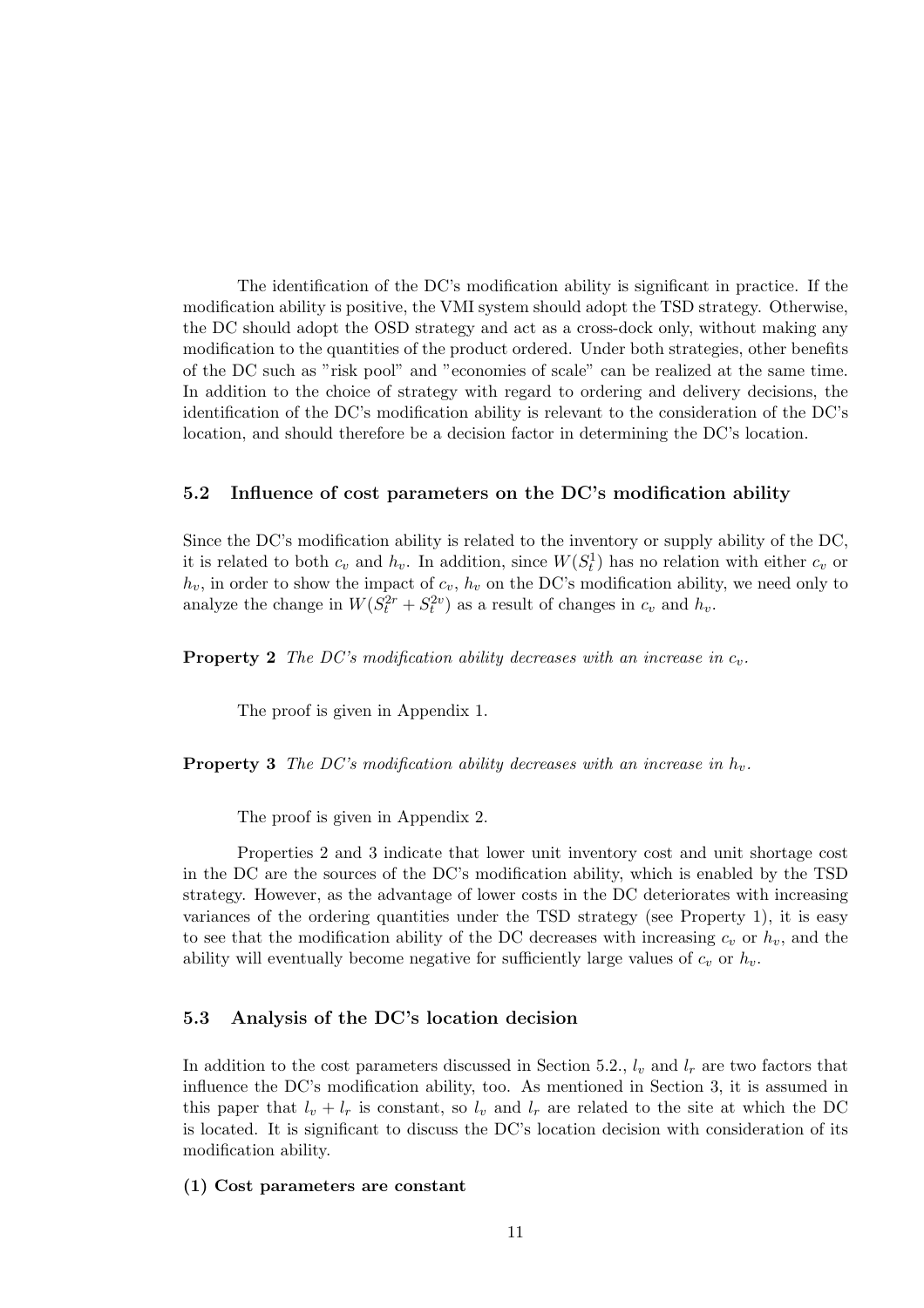In this subsection we discuss the case where the cost parameters have no relations with the site at which the DC is located.

Property 4 The DC's modification ability is different on different points at which it is located, and is minimized at a certain point.

The proof is given in Appendix 3.

Property 4 shows that when the cost parameters  $h_v$  and  $c_v$  have no relations with  $l_v$ , the location that maximizes the DC's modification ability should be either near the manufacturer or near the retailer.

#### (2) Cost parameters are related to the site

In reality, it is usual that  $h_v$  and  $c_v$  have relations with  $l_v$ , and the closer the DC is to the retailer, the higher  $h_v$  and  $c_v$  are. Without loss of generality, we assume that  $h_v = \frac{\beta l_v}{l_v + l_v}$  $\frac{\beta l_v}{l_v+l_r}h_r$  and  $c_v = \frac{\beta l_v}{l_v+l_r}$  $\frac{\beta l_v}{l_v + l_r} c_r$ , where  $\beta$  is a constant parameter. It is evident that the optimal point can be determined by solving the following optimization problem:

$$
maximize W(S_t^{2r} + S_t^{2v}),
$$
\n<sup>(11)</sup>

.

where

$$
W(S_t^{2r} + S_t^{2v})
$$
  
=  $c_r e_{t+l_r+1} - \frac{\beta l_v}{l_v + l_r} (c_r + h_r) \sqrt{\vartheta_t^{2v}} f_s \left[ F_s^{-1} \left( \frac{\beta l_v}{l_v + l_r} \frac{c_r}{c_r + h_r} \right) \right] - (c_r + h_r) \sqrt{\vartheta_t^{2r}} f_s \left[ F_s^{-1} \left( \frac{c_r}{c_r + h_r} \right) \right]$ 

We can apply iteration methods to find the optimal  $l_v$ .

## 6 Computational Examples

To make better sense of the practical implications of the theoretical results presented in the previous sections, we provide some computational examples in this section. The computational experiments were conducted from two perspectives. First, we analyzed the influence of the cost parameters  $h_v$  and  $c_v$  on the DC's modification ability. Second, under each of the two cases where the cost parameters are related and not related to the DC's site, we studied the DC's optimal location decision.

Without loss of generality, we assume that  $L = l_v + l_r - 1$ , and the basic parameters used in all the examples are given in Table 1.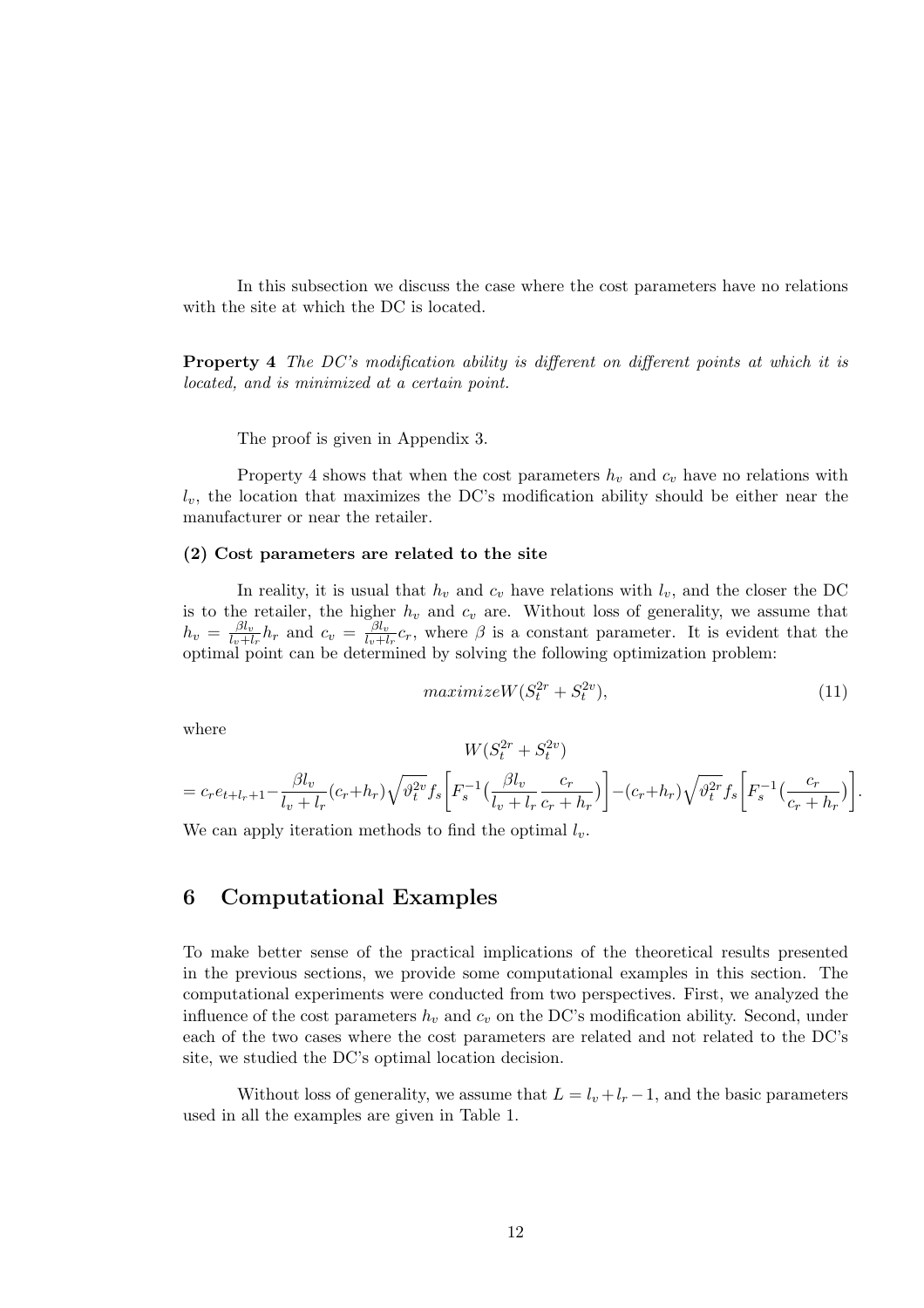Table 1: The basic parameters used in the examples Parameters d  $\rho$  σ  $D_t \varepsilon_t l_v + l_r l_v$   $c_r$   $h_r$   $c_v$   $h_v$ <br>Values 100 0.3 10 135 8 15 10 200 10 50 5 Values 100 0.3 10 135  $\,$  8

### 6.1 Influence of cost parameters on the DC's modification ability

To analyze the influence of cost parameters  $c_v$  and  $h_v$  on the DC's modification ability, we constructed several test problems based on the parameters given in Table 1. The computational results of these problems are presented in Table 2 and Table 3, respectively, where  $\Delta W = W(S_t^{2r} + E_t^{2v}) - W(S_t^1)$ . Figures 3 and 4 show changes in the two profits with increases in  $c_v$  and  $h_v$ , respectively.

|       |          |                                                        |  | omputational results with respect to change |            |
|-------|----------|--------------------------------------------------------|--|---------------------------------------------|------------|
| $c_v$ |          | $S_t^1$ $W(S_t^1)$ $S_t^{2r}$ $S_t^{2v}$ $W(S_t^{2r})$ |  | $+ S_t^{2v}$                                | $\Delta W$ |
|       | 10 2372  | 27448 908 1449                                         |  | 27631                                       | 182        |
|       |          | 20 2372 27448 908 1468                                 |  | 27557 109                                   |            |
|       |          | 30 2372 27448 908 1479                                 |  | 27515                                       | 66         |
|       |          | 40 2372 27448 908 1486                                 |  | 27485                                       | 37         |
|       |          | 50 2372 27448 908 1492                                 |  | 27463                                       | 14         |
|       |          | 60 2372 27448 908 1496                                 |  | 27445 -4                                    |            |
|       |          | 70 2372 27448 908 1500                                 |  | 27429                                       | $-19$      |
|       |          | 80 2372 27448 908 1503                                 |  | 27417                                       | $-32$      |
|       |          | 90 2372 27448 908 1505                                 |  | 27405                                       | $-43$      |
|       |          | 100 2372 27448 908 1508                                |  | 27395                                       | $-53$      |
|       |          | 110 2372 27448 908 1510                                |  | 27387                                       | $-62$      |
|       | 120 2372 | 27448 908 1512                                         |  | 27379                                       | $-70$      |
|       | 130 2372 | 27448 908 1513                                         |  | 27371                                       | $-77$      |
|       |          | 140 2372 27448 908 1515                                |  | 27365                                       | $-84$      |
|       |          | 150 2372 27448 908 1516                                |  | 27358                                       | $-90$      |
|       |          |                                                        |  |                                             |            |

Table 2: Computational results with respect to changes in  $c_v$ 

It can be seen from Table 2 and Figure 3 that, under the TSD strategy, an increase in  $c_v$ , while increasing  $S_t^{2v}$  accordingly, will steadily decrease the expected profit of the SC system. The computational results indicate that the DC's modification ability decreases with an increase in  $c_v$ . When  $c_v = 60$ ,  $\Delta W$  is negative, which means that the TSD strategy is inferior to the OSD strategy, so the DC should act as a cross-dock only, without making modification decisions to the quantities of the product received from the manufacturer.

From Table 3 and Figure 4, it can be seen that with an increase in  $h<sub>v</sub>$ , the OUL of the DC decreases, and so does the expected profit of the SC system. When  $h_v = 6$ , the DC's modification ability is negative, so the TSD strategy is inferior to the OSD strategy in this case.

The computational results in Table 2 and Table 3 are in line with Properties 2 and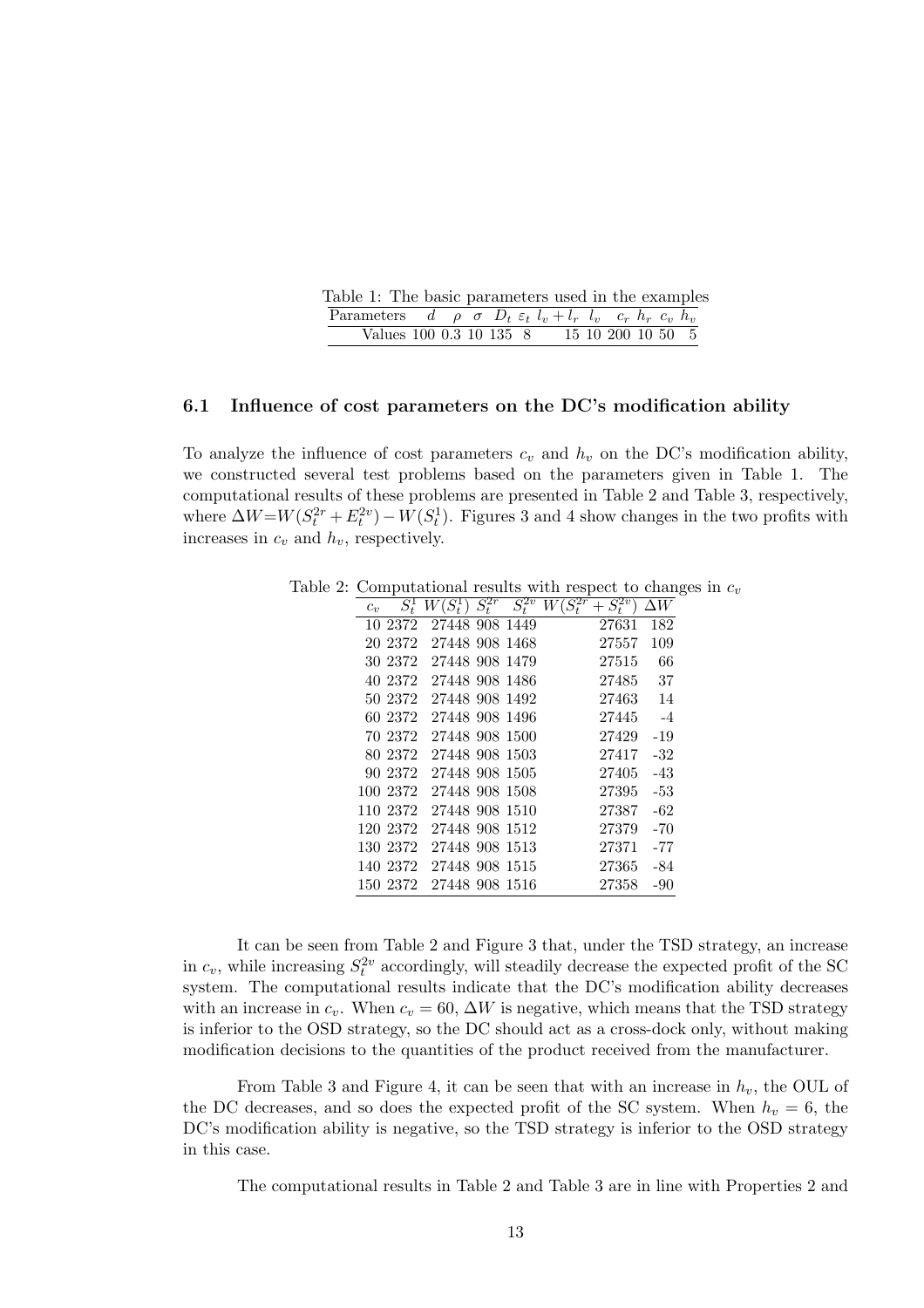

Figure 3: Profits of the VMI system under two strategies with respect to changes in  $c_v$ 

| $S_t^{2r}$<br>$\overline{S^{2v}_t}$<br>$S^1_t$<br>$S_t^{2r}$<br>$h_{v}$<br>$W(S^1_t)$ |             |            |
|---------------------------------------------------------------------------------------|-------------|------------|
|                                                                                       | $S_t^{2v}$  | $\Delta W$ |
| 27448 908 1526<br>1 2372                                                              | 27774       | 325        |
| 2 2372<br>27448 908 1512                                                              | 27683       | 235        |
| 3 2372<br>27448 908 1504                                                              | 27603       | 155        |
| 4 2372<br>27448 908 1497                                                              | 27530       | 82         |
| 5 2372<br>27448 908 1492                                                              | 27463       | 14         |
| 6 2372<br>27448 908 1487                                                              | 27399       | $-49$      |
| 27448 908 1484<br>7 2372                                                              | 27340 -109  |            |
| 8 2372<br>27448 908 1480                                                              | 27283 - 165 |            |
| 9 2372<br>27448 908 1477                                                              | 27230 -219  |            |
| 10 2372<br>27448 908 1474                                                             | 27179 -270  |            |
| 11 2372<br>27448 908 1472                                                             | 27130 -319  |            |
| 12 2372<br>27448 908 1470                                                             | 27083 - 366 |            |
| 13 2372<br>27448 908 1467                                                             | 27038 -411  |            |
| 14 2372<br>27448 908 1465                                                             | 26994 -454  |            |
| 15 2372<br>27448 908 1463                                                             | 26952 -496  |            |

Table 3: Computational results with respect to changes in  $h_v$ 

3, which are reasonable in reality.  $c_v$  and  $h_v$  are opportunity costs in the DC's delivery decisions. If any of them increases, the advantage of the TSD strategy with regard to modifying the delivery decisions deteriorates accordingly. Eventually, the TSD strategy will become inferior to the OSD strategy, considering the higher variations of the quantities of the product resulting from the decisions under the TSD strategy (see Property 1).

### 6.2 The DC's location decision

When the cost parameters  $c_v$  and  $h_v$  have no relations with the DC's location, the optimal  $l_v$  and the corresponding profit of the SC system for the problems constructed by changing the value of  $h_r$  in Table 1 are shown in Table 4.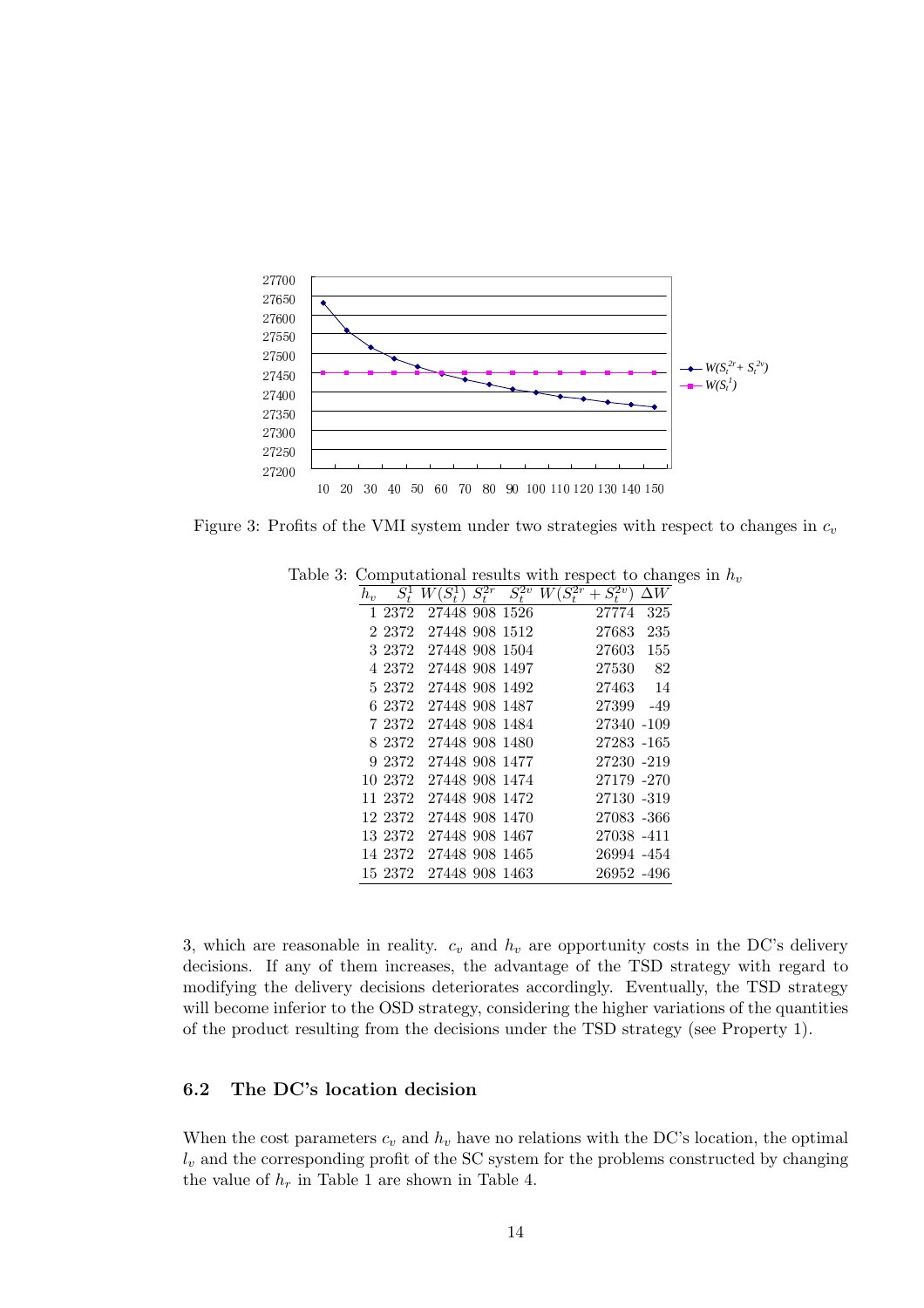

Figure 4: Profits of the VMI system under two strategies with respect to changes in  $h_v$ 

Table 4: Optimal  $l_v$  and the corresponding decision variables and profit.

|  |              | $h_r S_t^{2r} S_t^{2v} W(S_t^{2r} + S_t^{2v}) l_v W(S_t^1) \Delta W$ |                     |  |
|--|--------------|----------------------------------------------------------------------|---------------------|--|
|  | 10 310 2703  |                                                                      | 27592 14 27448 144  |  |
|  | 30 301 2703  |                                                                      | 27134 14 25942 1192 |  |
|  | 50 297 2703  |                                                                      | 26785 14 24798 1987 |  |
|  | 70 293 2703  |                                                                      | 26499 14 23857 2642 |  |
|  | 90 290 2703  |                                                                      | 26255 14 23053 3202 |  |
|  | 150 286 2703 |                                                                      | 25680 14 21164 4516 |  |

The computational results given in Table 4 were obtained by taking  $l_v$  as a variable in Eq. (10) and selecting the optimal value  $l_v = l_v^*$  $_{v}^{*}$  that maximizes the profit. It can be seen that, under all the conditions, the optimal location of the DC is closed to the retailer, which follows the conclusion of Property 4. In addition, with an increase in  $h_r$ ,  $\Delta W$  increases steadily, showing the importance of the DC's modification ability. The increment of  $h_r$ approximates the decrement of  $h_v$ , so the results also follow the conclusion of Property 3.

When it was assumed that  $h_v = \frac{\beta l_v}{l_v + l_v}$  $\frac{\beta l_v}{l_v+l_r}h_r$  and  $c_v = \frac{\beta l_v}{l_v+l_r}$  $\frac{\beta l_v}{l_v + l_r} c_r$ , the optimal  $l_v$  and the corresponding expected profit of the SC system for the problems constructed by changing the value of  $\beta$  and the parameters in Table 1 are shown in Table 4.

Table 5: The optimal  $l_v$  and the corresponding profit.

|              | $\beta$ $S_t^{2r}$ $S_t^{2v}$ $W(S_t^{2r} + S_t^{2v})$ $l_v$ $W(S_t^{1}) \Delta W$ |                    |      |
|--------------|------------------------------------------------------------------------------------|--------------------|------|
| 0.9 2083 327 |                                                                                    | 27427 2 27448 -21  |      |
| 0.8 1937 476 | 27435 3 27448 -13                                                                  |                    |      |
| 0.7 1790 625 |                                                                                    | 27449 4 27448      | $-1$ |
| 0.6 611 1800 |                                                                                    | 27507 12 27448 59  |      |
| 0.5 461 1946 |                                                                                    | 27599 13 27448 111 |      |
| 0.4 461 1946 |                                                                                    | 27696 13 27448 248 |      |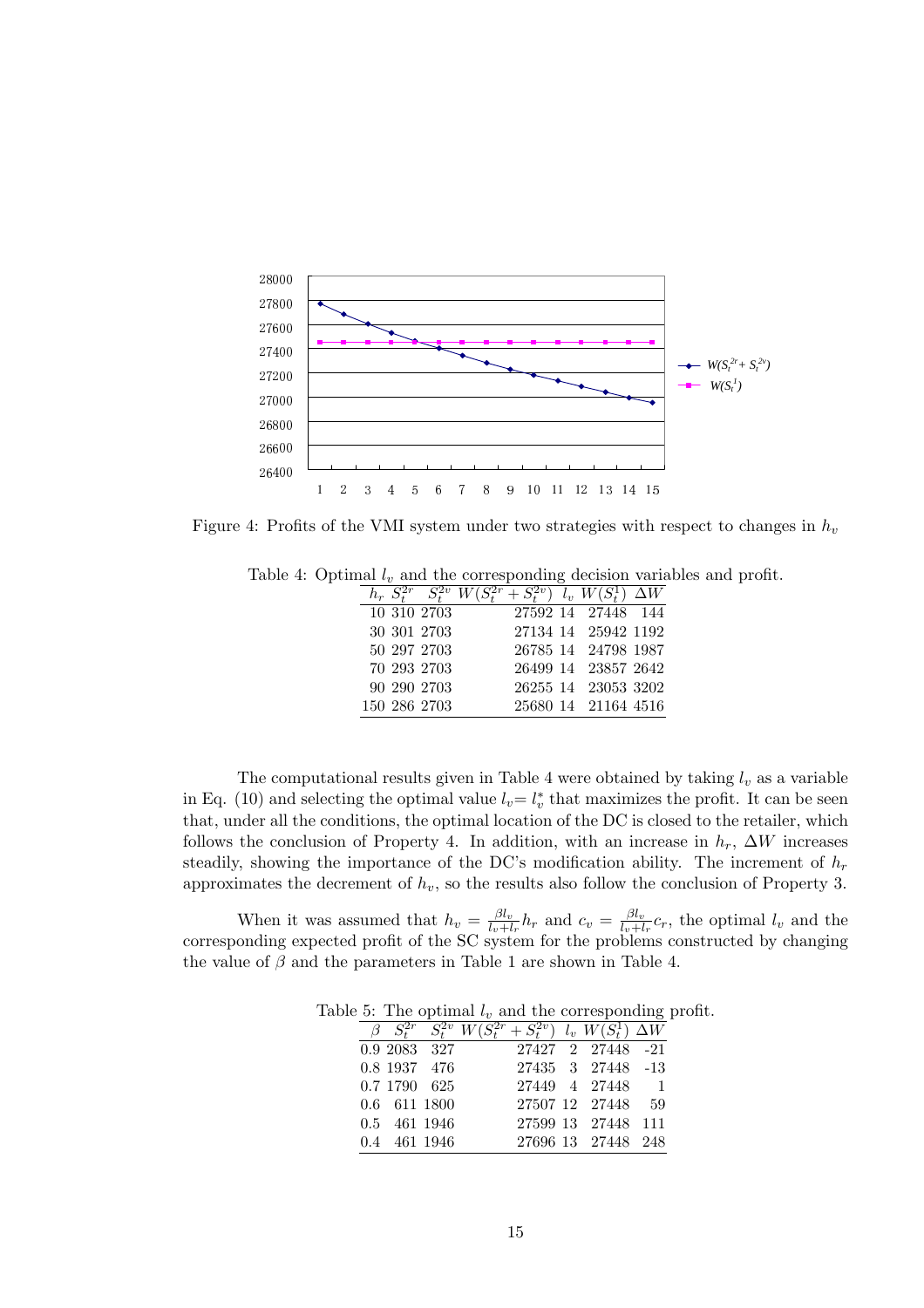The computational results given in Table 5 were obtained by taking  $l_v$  as a variable in Eq.(11) and selecting the optimal  $l_v = l_v^*$  $\psi$ <sup>\*</sup> that maximizes the profit. It can be seen that, with an increase in  $\beta$ , the optimal location of the DC is increasingly closed to the manufacturer. Since  $l_r$  decreases with an increase in  $l_v$ , such results in fact show the trade-off between the costs incurred by the ordering decision and by the delivery decision. In addition, it can be seen from the results that, with an increase in  $\beta$ , the DC's maximum modification ability  $\Delta W$  decreases accordingly. As  $c_v$  and  $h_v$  increase along with an increase in  $\beta$ , the results also follow the conclusions of Property 2 and Property 3.

# 7 Conclusions

We studied a two-level vendor managed inventory system comprising a distribution center and a retailer. Both the DC's and the retailers replenishment decisions follow the orderup-to-level policy and aim at maximizing the profit of the overall system. We proposed and compared two ordering and delivery strategies in order to examine the DC's ability to modify delivery decisions. We classified the DC's modification ability as positive or negative according to whether it increases or decreases the expected profit of the supply chain system, and we identified and quantified the cost factors that influence it. Our findings offer a new viewpoint on the DC's location decision. We presented computational examples to demonstrate the practical implications of the theoretical results.

The findings of this paper are significant in practice. We showed that the role of the DC should be broadened by considering its ability to modify delivery decisions. If the modification ability is positive, the VMI system should adopt the TSD strategy. Otherwise, the DC should adopt the OSD strategy and act as a cross-dock only, without making any modification to the quantities of the product ordered. Under both strategies, other benefits of the DC such as "risk pooling" and "economies of scale" can be realized at the same time. While many past studies on the DC's location were mainly concerned with cost factors, we established in this paper a relationship between the DC's location and its modification ability, and showed the trade-off between the DC's modification ability and related costs.

To sum up, this study provides a new insight through careful modeling and analysis of the role of the DC and reveals the full potential of the VMI system. Our findings and their practical implications, demonstrated with the aid of computational examples, are helpful for enhancing the practice of VMI at both strategic and operational levels.

Our research can be extended to consider problems with more retailers and/or supply chain systems with more levels. Integrated studies of the modification ability of the DC with other abilities discussed in prior research on VMI and distribution systems are worth undertaking. In addition to the OUL policy, other ordering and delivery policies should be explored to study the DC's modification ability under other circumstances, especially in the case where the DC cannot acquire the product from an "alternative" source.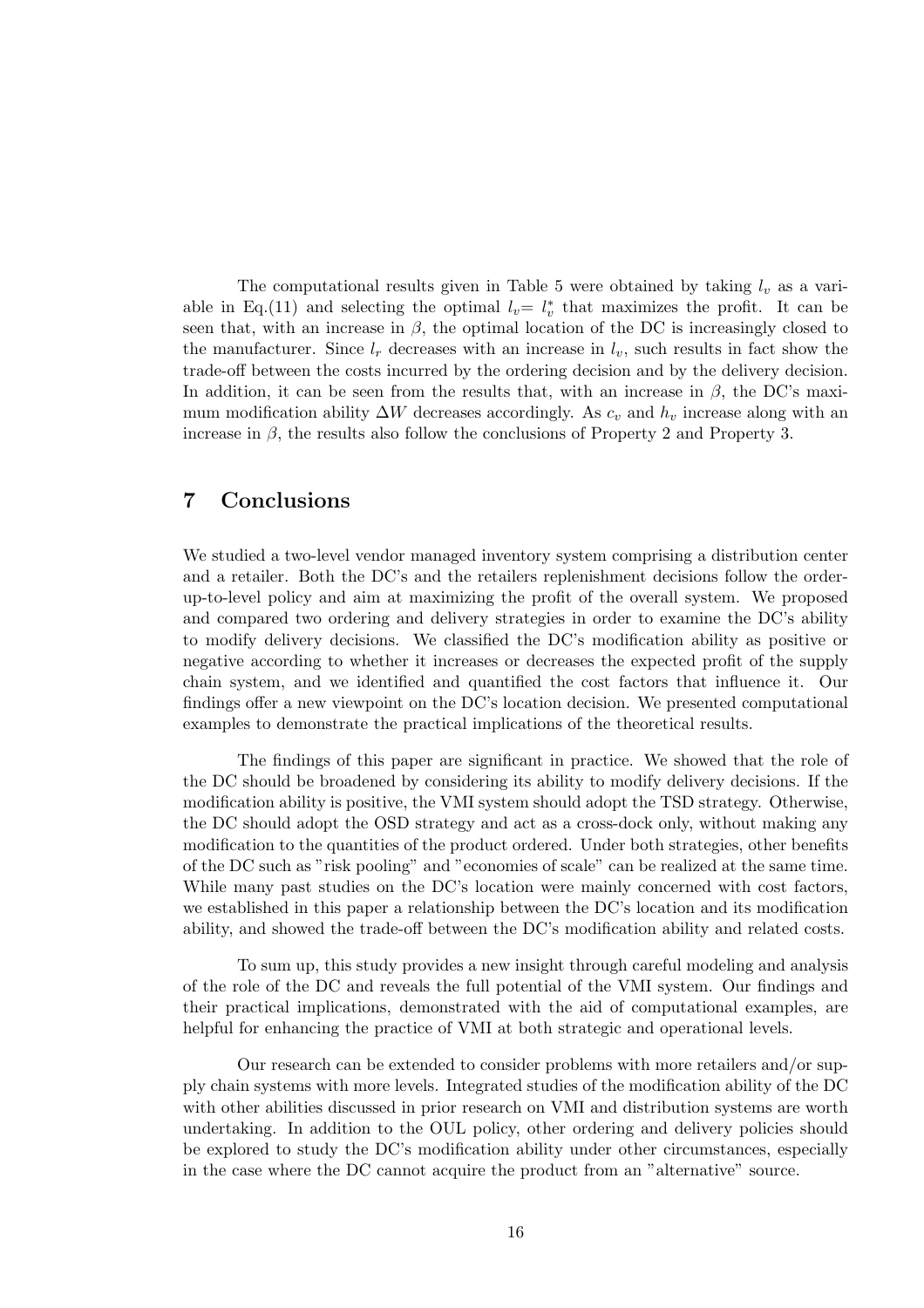### Acknowledgements

We are grateful to three anonymous referees for their many helpful comments on earlier versions of this paper. Zhao was partially supported by National Natural Science Foundation of China under Project No. 70301001. Cheng was supported in part by The Hong Kong Polytechnic University under a grant from the Area of Strategic Development in China Business Services.

# Appendix 1. Proof of Property 2

**Proof.** Taking  $c_v$  as a variable and differentiating  $W(S_t^{2r} + S_t^{2v})$  with respect to  $c_v$  yields

$$
\frac{d}{dc_v}W(S_t^{2r} + S_t^{2v}) = -f_s(k_{2v})\sqrt{\vartheta_t^{2v}} - (c_v + h_v)\sqrt{\vartheta_t^{2v}} \left[ -k_{2v}f_s(k_{2v})\frac{dk_{2v}}{dc_v} \right].
$$
 (12)

Denote  $y = k_{2v} = F_s^{-1} \left( \frac{c_v}{c_v + c_v} \right)$  $\frac{c_v}{c_v+h_v}$ , we have

$$
\frac{d}{dc_v}\left(\frac{c_v}{c_v+h_v}\right) = \frac{d}{dy}F_s(y)\frac{dy}{dc_v} = f_s(y)\frac{dy}{dc_v}.
$$

So

$$
\frac{dk_{2v}}{dc_v} = \frac{dy}{dc_v} = \frac{1}{f_s(y)} \frac{d}{dc_v} \left(\frac{c_v}{c_v + h_v}\right) = \frac{1}{f_s(k_{2v})} \cdot \frac{h_v}{(c_v + h_v)^2}.\tag{13}
$$

Substituting  $\frac{dk_{2v}}{dc_v}$  into Eq.(12) with Eq.(13), it can be deduced that

$$
\frac{d}{dc_v}W(S_t^{2r} + S_t^{2v}) = -\sqrt{\vartheta_t^{2v}} \bigg[ f_s(k_{2v}) - k_{2v} \big( 1 - F_s(k_{2v}) \big) \bigg]. \tag{14}
$$

If  $\sqrt{\vartheta_t^{2v}}[f_s(k_{2v})-k_{2v}(1-F_s(k_{2v}))] \ge 0$ , then it indicates that  $W(S_t^{2r}+S_t^{2v})$  decreases with an increase in  $c_v$ , which menas that the DC's modification ability decreases with an increase in  $c_v$ . In the following we discuss the implications of  $\frac{d}{dc_v}W(S_t^{2r} + S_t^{2v})$ .

Denote 
$$
z = \sqrt{\vartheta_t^{2v}} [f_s(k_{2v}) - k_{2v}(1 - F_s(k_{2v}))]
$$
, and take  $k_{2v}$  as a variable. Then  
\n
$$
\frac{dz}{dk_{2v}} = \sqrt{\vartheta_t^{2v}} [-k_{2v}f_s(k_{2v}) - 1 + F_s(k_{2v}) + k_{2v}f_s(k_{2v})] = \sqrt{\vartheta_t^{2v}} [F_s(k_{2v}) - 1],
$$

and

$$
\frac{d^2z}{dk_{2v}^2} = \sqrt{\vartheta_t^{2v}} f_s(k_{2v}) \ge 0.
$$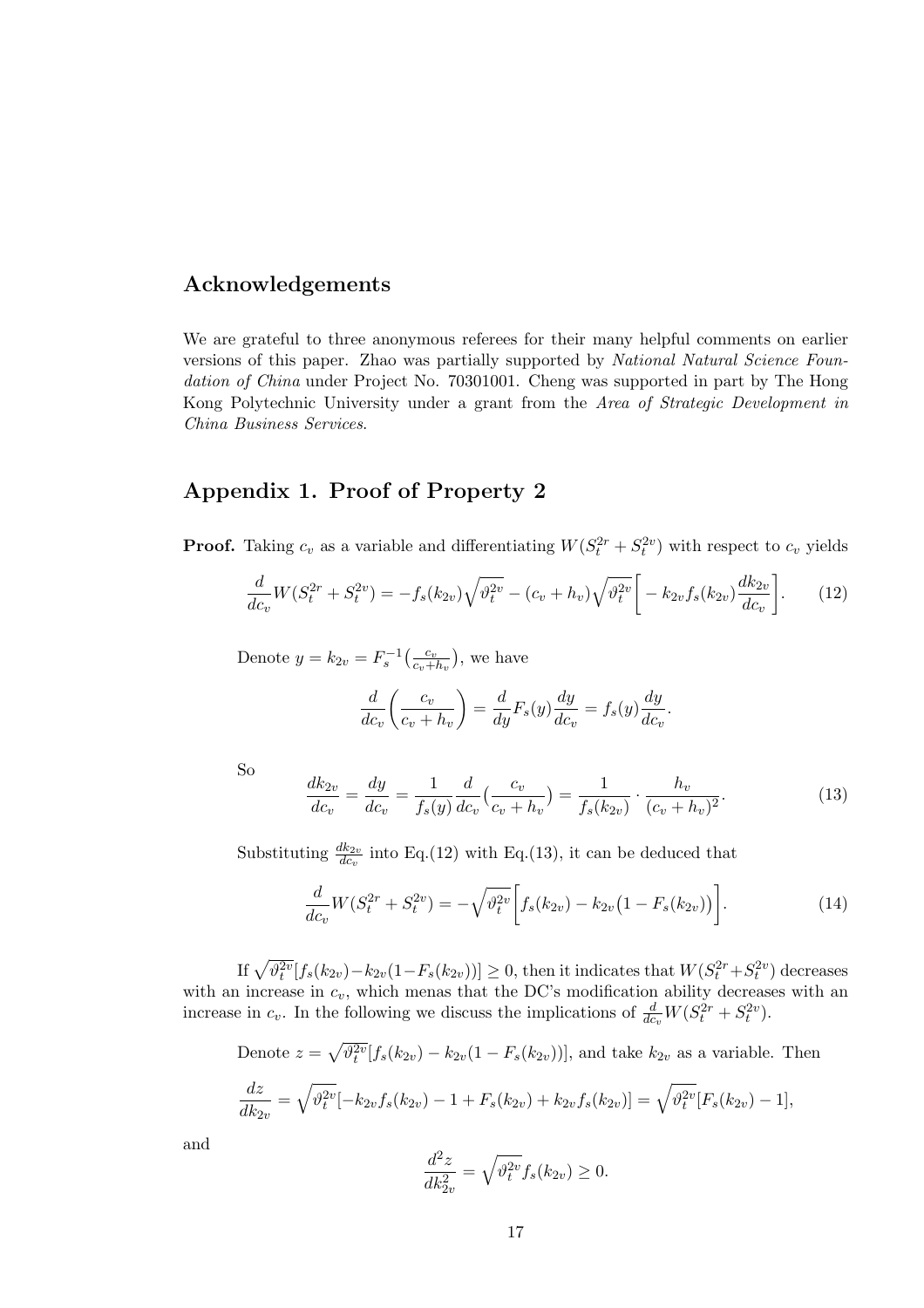So the function  $z(k_{2v})$  is convex, and there is only one minimum solution that satisfies  $\sqrt{\vartheta_t^{2v}}[F_s(k_{2v})-1] = 0$ , and the minimum value of z is  $z_{min} = 0$ . So  $z \ge 0$ , i.e.,  $\frac{d}{dc_v}W(S_t^{2r} + S_t^{2v}) \le 0$ , which means that the DC's modification ability decreases with an increase in  $c_v$ .

# Appendix 2. Proof of Property 3

**Proof.** Taking  $h_v$  as a variable and differentiating  $W(S_t^{2r} + S_t^{2v})$  with respect to  $h_v$  yields

$$
\frac{d}{dh_v}W(S_t^{2r} + S_t^{2v}) = -f_s(k_{2v})\sqrt{\vartheta_t^{2v}} + (c_v + h_v)\sqrt{\vartheta_t^{2v}} \left[k_{2v}f_s(k_{2v})\frac{dk_{2v}}{dh_v}\right].
$$
\n(15)

Denote  $y = k_{2v} = F_s^{-1} \left( \frac{c_v}{c_v + c_v} \right)$  $\frac{c_v}{c_v+h_v}$ ). So  $\frac{d}{dh_v}\left(\frac{c_v}{c_v+h_v}\right)$  $\frac{c_v}{c_v+h_v}\big)=\frac{d}{dy}F_s(y)\frac{dy}{dh_v}$  $\frac{dy}{dh_v} = f_s(y) \frac{dy}{dh_v}$  $\frac{dy}{dh_v}$ .

It follows that

$$
\frac{dk_{2v}}{dh_v} = \frac{dy}{dh_v} = \frac{1}{f_s(y)} \frac{d}{dh_v} \left( \frac{c_v}{c_v + h_v} \right) = \frac{-1}{f_s(k_{2v})} \cdot \frac{c_v}{(c_v + h_v)^2}.
$$
\n(16)

Substituting  $\frac{dk_{2v}}{dh_v}$  into Eq.(15) with Eq.(16), we have

$$
\frac{d}{dh_v}W(S_t^{2r} + S_t^{2v}) = -f_s(k_{2v})\sqrt{\vartheta_t^{2v}} - \sqrt{\vartheta_t^{2v}} \left[k_{2v}\frac{c_v}{c_v + h_v}\right] < 0.
$$
\n(17)

Eq.(17) indicates that  $W(S_t^{2r} + S_t^{2v})$  decreases with an increase in  $h_v$ , i.e., the DC's modification ability decreases with an increase in  $h_v$ .

### Appendix 3. Proof of Property 4

**Proof.** It can be seen that  $\vartheta_t^{2r}$  and  $\vartheta_t^{2v}$  vary with points at which the DC is located. However,  $A_t = \vartheta_t^{2r} + \vartheta_t^{2v}$  is a constant (see the proof of Property 1). Denote

$$
y = (c_v + h_v) \sqrt{\vartheta_t^{2v}} f_s(k_{2v}) + (c_r + h_r) \sqrt{\vartheta_t^{2r}} f_s(k_{2r})
$$
  
=  $(c_v + h_v) \sqrt{\vartheta_t^{2v}} f_s(k_{2v}) + (c_r + h_r) \sqrt{A_t - \vartheta_t^{2v}} f_s(k_{2r}).$ 

In the following we take  $\vartheta_t^{2v}$  as a variable, and evaluate the change of y with respect to  $\vartheta_t^{2v}$ . Differentiating y with respect to  $\vartheta_t^{2v}$  yields

$$
\frac{dy}{d\theta_t^{2v}} = \frac{(c_v + h_v)f_s(k_{2v})}{2\sqrt{\theta_t^{2v}}} - \frac{(c_r + h_r)f_s(k_{2r})}{2\sqrt{A_t - \theta_t^{2v}}}
$$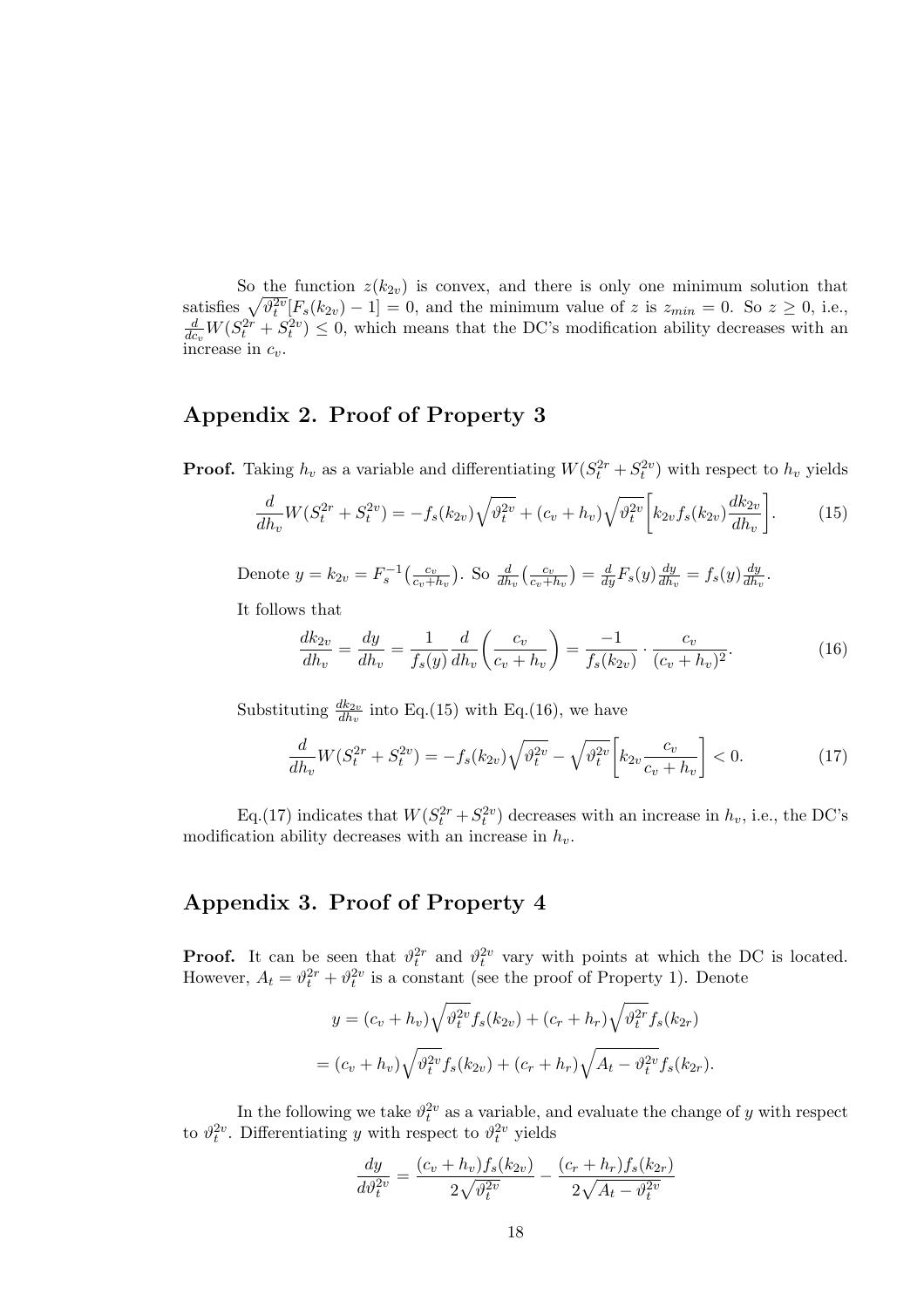Taking  $\vartheta_t^{2v}$  as a variable and differentiating  $\frac{dy}{d\vartheta_t^{2v}}$  with respect to  $\vartheta_t^{2v}$  yields

$$
\frac{d^2y}{d(\vartheta_t^{2v})^2} = -\frac{(c_v + h_v)f_s(k_{2v})}{4(\vartheta_t^{2v})^{\frac{3}{2}}} - \frac{(c_r + h_r)f_s(k_{2r})}{4(A_t - \vartheta_t^{2v})^{\frac{3}{2}}} < 0.
$$
\n(18)

Eq.(18) indicates that  $y$  is a concave function, and there is only one maximum solution at the point  $\vartheta_t^{2v^*}$  $t^{2v^*}$  that satisfies

$$
\frac{dy}{d\vartheta_t^{2v^*}} = \frac{(c_v + h_v)f_s(k_{2v})}{2\sqrt{\vartheta_t^{2v^*}}} - \frac{(c_r + h_r)f_s(k_{2r})}{2\sqrt{A_t - \vartheta_t^{2v^*}}} = 0.
$$

That is,

$$
\vartheta_t^{2v^*} = \frac{A_t [(c_v + h_v) f_s(k_{2v})]^2}{[(c_v + h_v) f_s(k_{2v})]^2 + [(c_r + h_r) f_s(k_{2r})]^2}.
$$

So, the DC's modification ability is minimized at the point  $\vartheta_t^{2v^*}$  $\frac{2v^*}{t}$ .

### References

- [1] Angulo A., H. Nachtmann and M.A. Waller. 2004. Supply chain information sharing in a vendor managed inventory partnership. Journal of Business Logistics, 25 101-120.
- [2] Aviv Y. and A. Federguen. 1998. The operational benefits of information sharing and vendor managed inventory (VMI) programs. Technical Report, Columbia University, New York.
- [3] Bertazzi L, G. Paletta and M.G. Speranza. 2005. Minimizing the total cost in an integrated vendor-Managed inventory system. Journal of Heuristics, 11 393-419.
- [4] Bordley R., M. Beltramo and D. Blumenfeld. 1999. Consolidating distribution centers can reduce lost sales. International Journal of Production Economics, 58 57-61.
- [5] Chen M.C., C.L. Huang, K.Y. Chen and H.P. Wu. 2005. Aggregation of orders in distribution centers using data mining. Expert Systems with Applications, 28 453- 460.
- [6] Cheng T.C.E. and Y.N. Wu. 2005. The impact of information sharing in a two-level supply chain with multiple retailers. Journal of the Operational Research Society, 56 1159-1165.
- [7] Disney S.M., A.T. Potter and B.M. Gardner. 2003. The impact of vendor managed inventory on transport operations. Transportation Research Part E, 39 363-380.
- [8] Eskigun E., R. Uzsoy, P.V. Preckel, G. Beaujon, S. Krishnan and J.D. Tew. 2005. Outbound supply chain network design with mode selection, lead times and capacitated vehicle distribution centers. European Journal of Operational Research, 165 182-206.